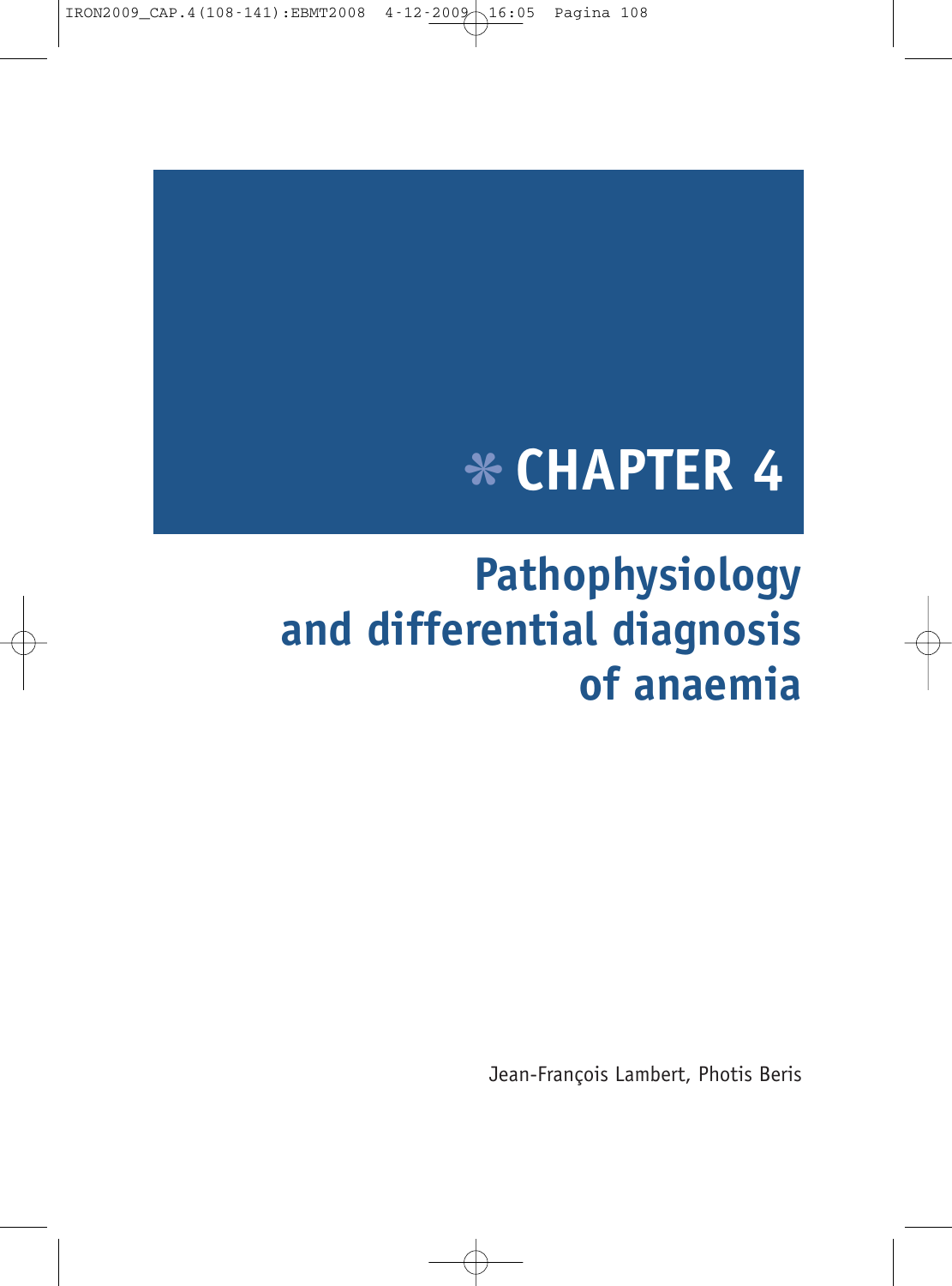# **1. Definition and classification of anaemias**

Anaemia is a common condition, particularly in young women and in the geriatric population, and is a significant public health problem in developing countries. Anaemia is defined by the World Health Organisation as haemoglobin (Hb) < 120  $q/L$  in women and Hb < 130  $q/L$  in men. This definition also includes the so-called pseudo anaemic states (pregnancy, cardiac heart failure and hyperproteinaemia) where Hb concentration falls as the result of an increase of the plasma volume. In contrast, a decreased red blood cell mass can be masked by haemoconcentration resulting from a decrease in plasma volume.

Iron deficiency is the most frequent cause of anaemia, closely followed by anaemia of chronic disease (Figure 1).



*Ref. (1)*

There are a number of different ways of classifying anaemia. Until recently classification was based on the red blood size (MCV), but since the introduction of the automated reticulocyte count, which provides an easy way to assess red blood cell (RBC) regeneration, one can now differentiate between hyporegenerative and regenerative anaemia. Basically, the measurement of reticulocytes will inform the clinician whether anaemia is due to a central defect of RBC production or to accelerated destruction (Table 1). For the hyporegenerative group of anaemias, the MCV value remains important in differential diagnosis.

# **1.1 Hyporegenerative anaemias**

As defined by reticulocyte count, hyporegenerative or aregenerative anaemia is present

DISORDERS OF ERYTHROPOIESIS, ERYTHROCYTES AND IRON METABOLISM **<sup>109</sup>**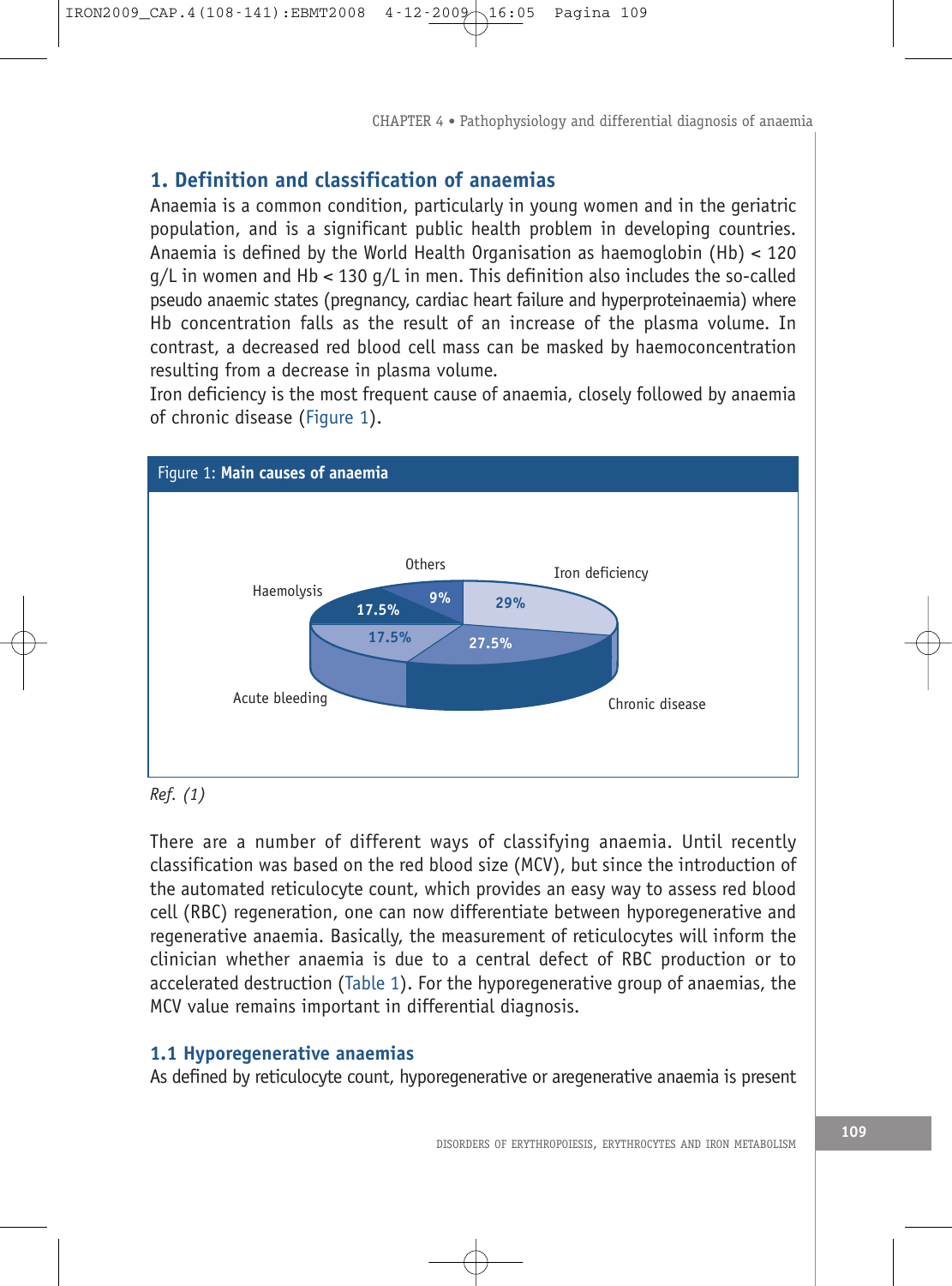| Table 1: <b>Classification of anaemias</b>        |                                            |
|---------------------------------------------------|--------------------------------------------|
| <b>Hyporegenerative</b>                           | Regenerative                               |
| Aplastic anaemia                                  | Haemolysis                                 |
| Pure red cell aplasia                             | Immune                                     |
| Myelodysplastic syndrome                          | Non-immune                                 |
| Deficiency states                                 | • Congenital: membrane, SS, thalassaemia,  |
| $\bullet$ Tron                                    | enzymopathies, unstable Hb                 |
| • Vitamins                                        | • Acquired: PNH, drugs (Pb, Zn and Cu      |
|                                                   | poisoning), microangiopathy, hypersplenism |
| Marrow infiltration/fibrosis                      | Haemorrhage (bleeding)                     |
| Inflammatory anaemia (anaemia of chronic disease) |                                            |
| Erythropoietin underproduction                    |                                            |

*Hyporegenerative anaemia is defined as a reticulocyte count of < 50x109/L; regenerative anaemia is defined as a reticulocyte count of > 100x109/L. PNH: Paroxysmal nocturnal haemoglobinuria; SS: homozygous sickle cell disease. For reticulocyte count between 50 and 100x109/L, see Section 3: Practical approach to the anaemic patient.*

when reticulocytes are less than 50x10<sup>9</sup>/L in absolute value (% reticulocytes x RBC number). This is always due to a deficient bone marrow production of RBC.

# *1.1.1 Aplastic anaemia*

Aplastic anaemia is a rare disease resulting from marrow failure, involving not only red cell precursors, but more primitive progenitors or multipotent stem cells, and usually presents with anaemia associated with a variable decrease of WBC and platelets (pancytopenia). It is defined by a severely hyporegenerative anaemia with pancytopenia. Aplastic anaemia is described in details by P Scheinberg and N Young in chapter 6 of this book.

# *1.1.2 Pure red cell aplasia (PRCA)*

PRCA can be classified as a subgroup of aplastic anaemia as it also involves marrow failure, but only RBC production is affected. The reason to classify it as a separate entity is that PRCA is frequently associated with parvovirus B19 infection, usually not involving the other blood lineages. PRCA can also be associated with other infections, such as cytomegalovirus (CMV), HIV and hepatitis, or may occur as a consequence of drug toxicity or the development of neutralising antibodies to erythropoietin (see below).

#### *1.1.3 Anaemia related to the myelodysplastic syndrome*

The myelodysplastic syndrome (MDS) results from a clonal defect affecting the haematopoietic stem cells. The presentation of MDS can be similar to that of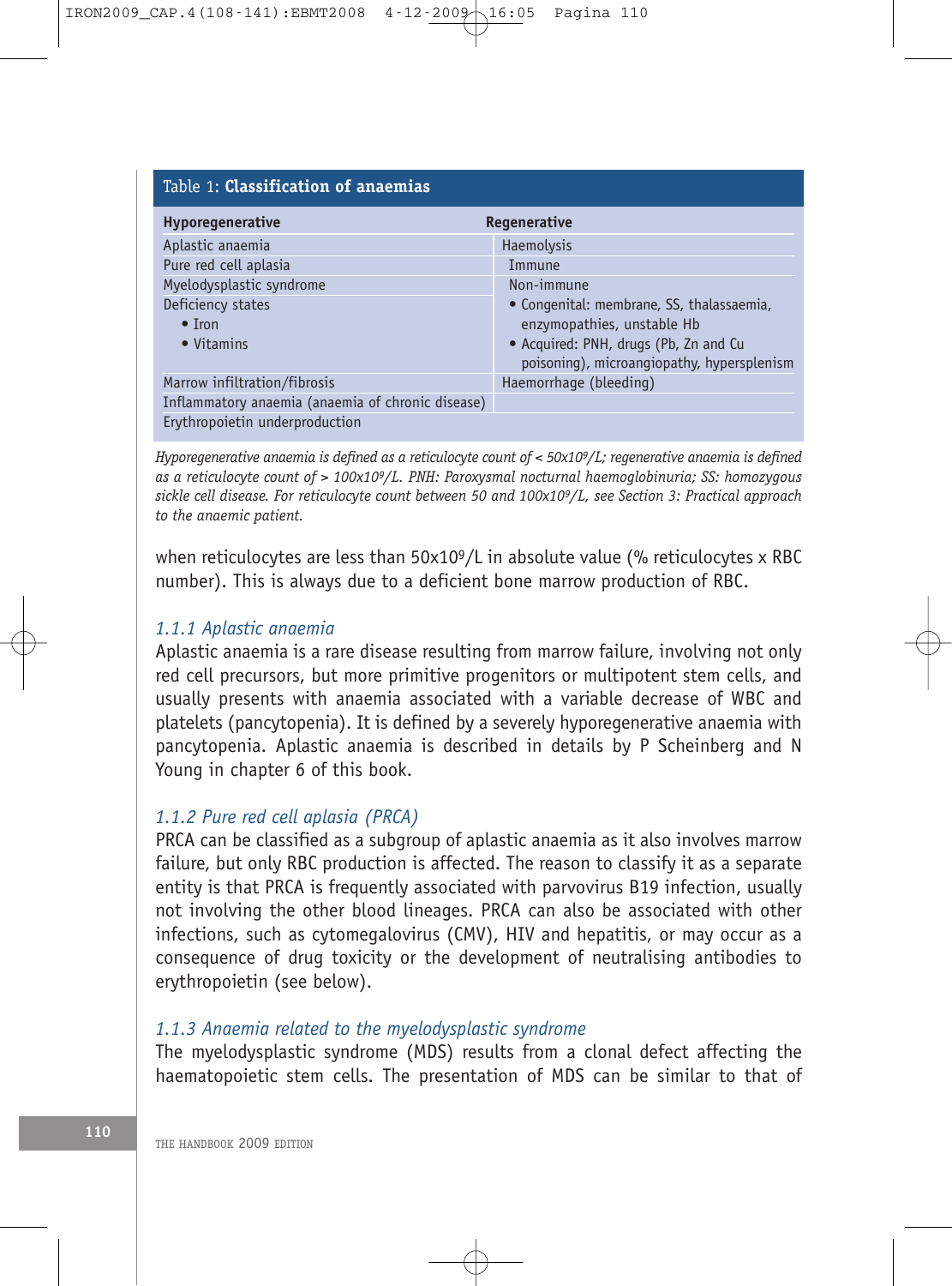aplastic anaemia (pancytopenia), with refractory anaemia, neutropenia and thrombocytopenia, but a particular characteristic is the associated abnormal maturation of all three cell lines defined as dysplasia, usually with a hypercellular marrow and an increased level of intramedullary apoptosis (2). In the peripheral blood, one usually sees macrocytic anisocytosis with poikilocytosis (abnormal RBC shapes), hyposegmented and hypogranular neutrophils sometimes showing a pseudo Pelger-Huët nuclear appearance (dumbbell-shaped bilobed nuclei), and variably sized hypogranular platelets. This chronic condition often evolves to acute leukaemia. According to the WHO classification 2008, the MDS syndromes comprise 7 nosological entities (3):

- 1. Refractory anaemia (RA)
- 2. Refractory anaemia with ringed sideroblasts (RARS)
- 3. Refractory cytopenia with multilineage dysplasia (RCMD) with or without ringed sideroblasts
- 4. Refractory anaemia with excess blasts 1 (RAEB1, 5-9% marrow blasts)
- 5. Refractory anaemia with excess blasts 2 (RAEB2, 10-19% marrow blasts or presence of Auer's rods)
- 6. Myelodysplastic syndrome unclassified
- 7. MDS associated with isolated del(5q).

Of these forms, sideroblastic anaemia will be treated separately in chapter 22. Description of the 5q- syndrome follows in part 2 of the present chapter.

Until recently, the percentage of blasts in the bone marrow was the only predictor of leukaemic transformation. A new prognostic tool, the International Prognostic Score System (IPSS) has been devised based on the retrospective analysis of more than 800 patients (4), and allowed the definition of three efficient prognostic criteria for both overall survival and risk of leukaemic transformation. These criteria are marrow blast percentage, bone marrow cytogenetics and the number of peripheral blood cytopenias (Tables 2 and 3).

# *1.1.4 Deficiency anaemias*

These are the most frequently encountered anaemias. A useful marker is the RBC volume (MCV), which indicates that there is either a nuclear maturation defect or a haemoglobin synthesis defect. In the former case, the impaired cell division process allows a normal intracellular haemoglobin concentration to be achieved after a low number of cell divisions thus resulting in macrocytosis. When haemoglobin synthesis is defective, the immature RBC will divide more times during the slower haemoglobin production process, thus resulting in microcytosis. Vitamin B12 (cyanocobalamin) and folic acid deficiency will present with macrocytic features and iron deficiency with microcytic features.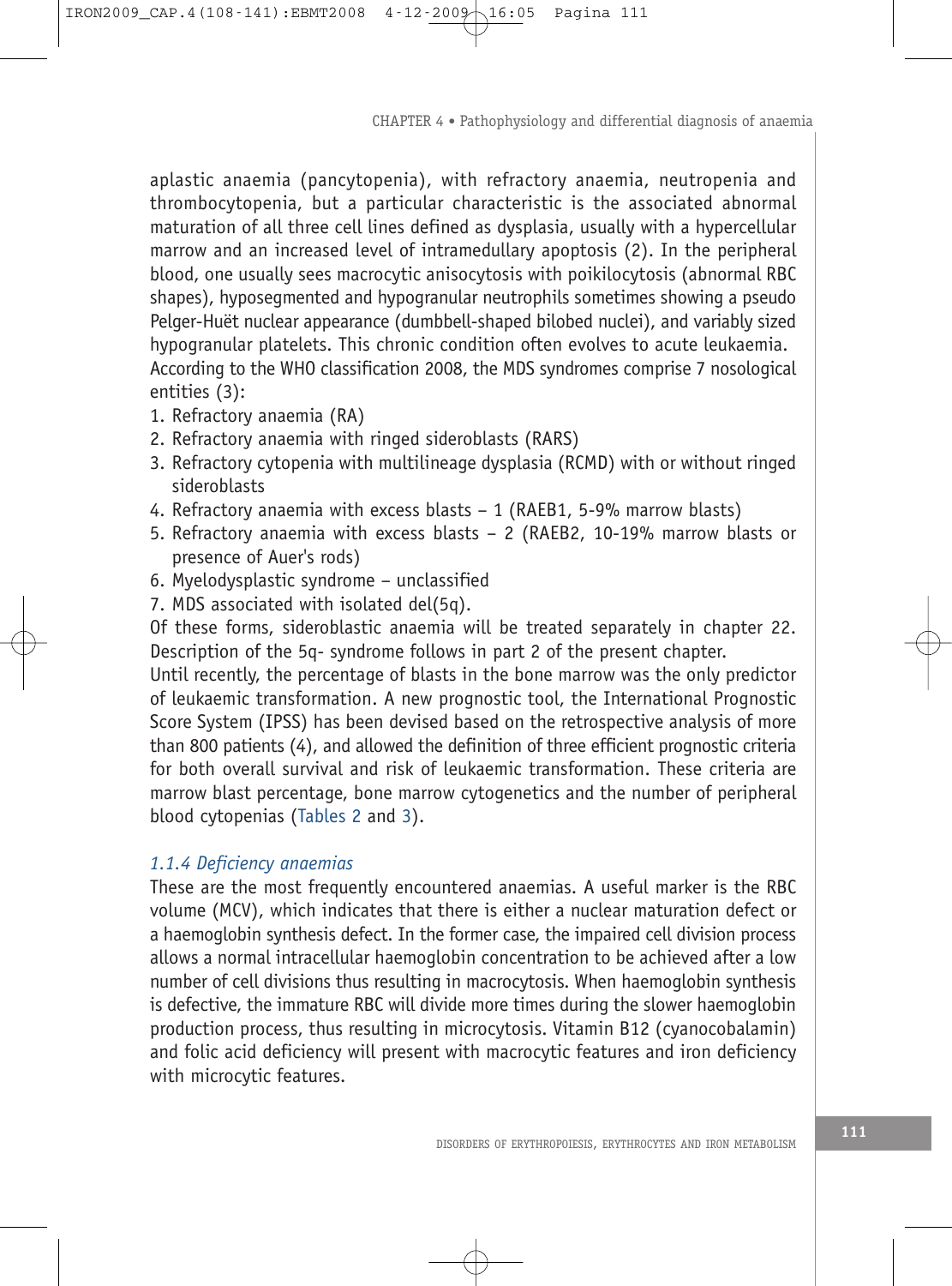| Table 2: International Prognostic Score System for MDS |         |              |           |
|--------------------------------------------------------|---------|--------------|-----------|
| <b>Score</b>                                           |         |              |           |
| <b>Prognostic variable</b>                             |         | 0.5          | 1.5       |
| Bone marrow blasts (%)                                 | < 5     | $5 - 10$     | $11 - 20$ |
| Karyotype                                              | Good    | Intermediate | Poor      |
| Cytopenias                                             | $0 - 1$ | $2 - 3$      |           |

*Karyotype: Good: normal, -Y, 5q-, 20q-; Poor: complex (>3 anomalies or chromosome 7); Intermediate: others. Cytopenias: absolute neutrophil count < 1.8x109/L, Hb < 100 g/L, platelets < 100x109/L. Adapted from (4).*

| Table 3: IPSS prognostic groups |                      |               |                                   |                                                              |
|---------------------------------|----------------------|---------------|-----------------------------------|--------------------------------------------------------------|
| <b>Combined Score</b>           | <b>Risk Category</b> | Frequency (%) | <b>Median survival</b><br>(years) | Time to 25%<br>probability of<br>evolution to AML<br>(years) |
|                                 | Low                  | 33            | 5.7                               | 9.4                                                          |
| $0.5 - 1.0$                     | $Int-1$              | 28            | 3.5                               | 3.3                                                          |
| $1.5 - 2.0$                     | $Int-2$              | 22            | 1.2                               | 1.1                                                          |
| $\geq 2.5$                      | High                 |               | 0.4                               | 0.2                                                          |

*Four prognostic categories are defined based on the IPPS. A clear separation is observed between groups in terms of overall survival and risk of evolution to acute leukaemia. Adapted from (4).*

Iron deficiency remains the most common cause of microcytosis, followed by alpha/beta thalassaemia, Hb E and Hb C (5). Iron deficiency states will present with hyporegenerative and microcytic anaemia. Iron metabolism is finely tuned to regulate intestinal absorption and serum iron level. Iron deficiency is defined as a low serum iron, elevated transferrin iron binding capacity (as a response to deficiency) and low ferritin (reflecting low iron stores). Iron deficiency is very frequent in menstruating women and probably underestimated. Other aetiologies include chronic blood loss (gastrointestinal, phlebotomy), malabsorption (gastrectomy, achlorhydria) or increased needs (pregnancy, breast feeding). The source of blood loss should always be identified when investigating iron deficiency anaemia. In younger patients (<60 years old), the upper digestive tract should be investigated first, while in older patients a colonoscopy may identify bleeding polyps or angiodysplastic lesions (affecting up to 3-5% of people above 60 years).

It has recently become clear that *Helicobacter pylori* infection is frequently associated with iron deficiency which is either refractory to iron treatment or relapses once iron therapy is discontinued. Competition between *Helicobacter pylori* and the microorganisms responsible for iron absorption is thought to be the cause of iron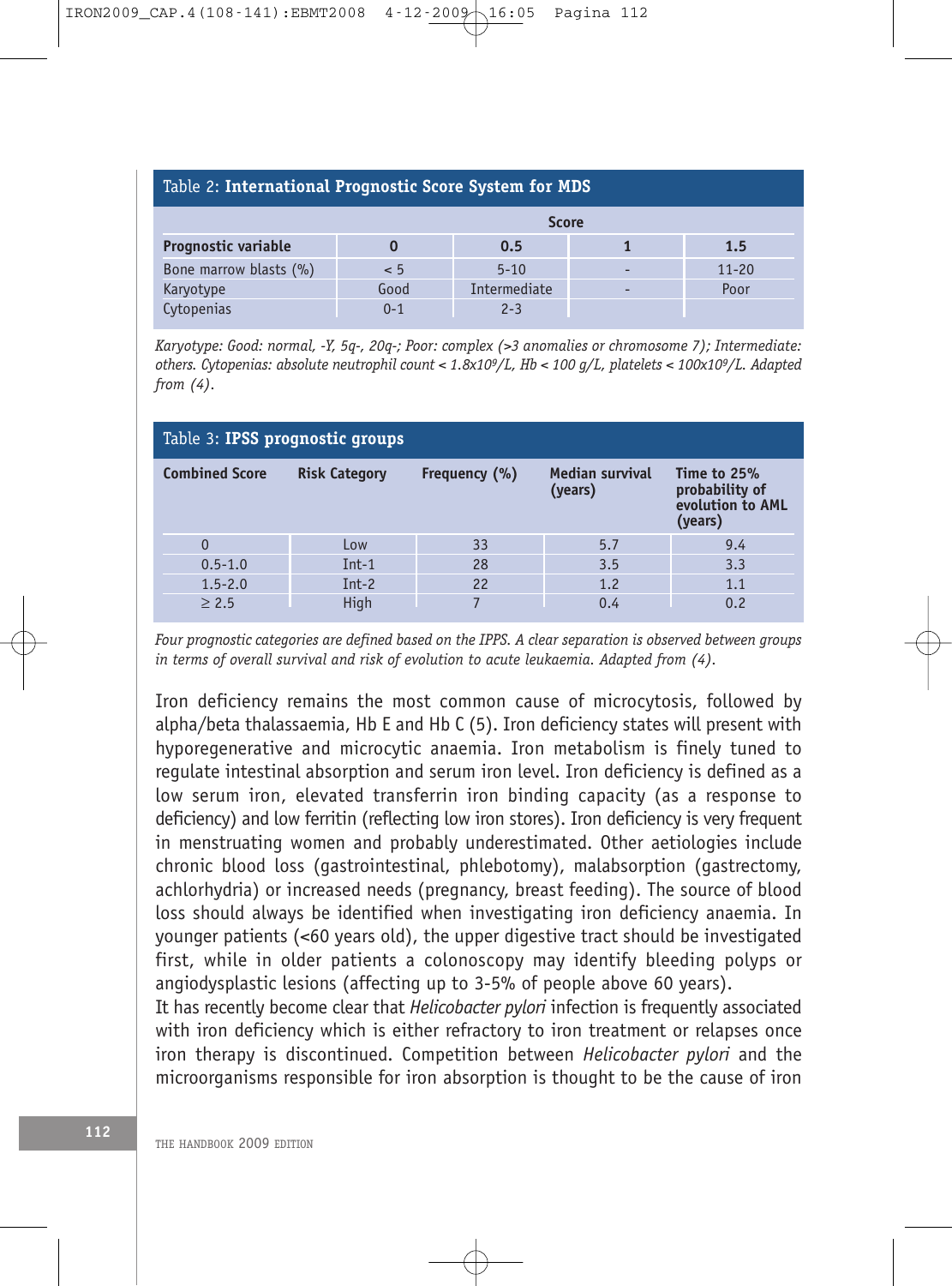depletion and of chronic gastritis (6-8).

Progress in our knowledge about iron metabolism has led to the recognition of the hereditary forms of iron deficiency anaemias. Of these, two recently described entities, mutations in the genes coding for DMT-1 and in matriptase -2 proteins will be described in detail in the second part of the present chapter.

Normal vitamin B12 body stores are around 5 mg, which allows an individual to survive 4-5 years without a supply of exogenous B12. B12 is absorbed from animal products only in the terminal ileum and requires adequate amounts of gastric intrinsic factor (9). Several conditions can lead to B12 deficiency: autoimmune gastritis (Biermer's or pernicious anaemia), partial or total gastrectomy, a diet poor in animal or dairy products, e.g. in vegetarians and especially vegans (who eat neither eggs nor milk products), malabsorption states (chronic ileitis, ileal resection, bacterial overgrowth syndrome), drugs (proton pump inhibitors, metformin, cholestyramine). Despite being considered normal by many clinicians and laboratories, levels below 220 pmol/L should be considered low and should be supplemented, especially in elderly subjects (10). Atrophic gastritis is a frequent phenomenon in the elderly and, in this population, is probably the main cause of B12 deficiency. The morphologic and haematologic features of folic acid deficiency are similar to those of B12 deficiency. However, it should be borne in mind that:

- a. in the event of complete deprivation, folic acid stores are only sufficient for 3- 4 months;
- b. there are no neurological signs, and folic acid supplementation in the case of macrocytosis may precipitate neurological damage due to associated B12 deficiency/low stores;
- c. folic acid deficiency may be drug induced, particularly by antimetabolites (methotrexate) or inhibitors of tetrahydrofolic reductase (co-trimoxazole);
- d. folic acid malabsorption is extremely rare, so oral supplementation with pharmacological doses is sufficient;
- e. the main causes of folate deficiency, other than drugs, are pregnancy, ethanol abuse, inadequate dietary intake (especially in the elderly), and chronic haemolytic anaemia.

# *1.1.5 Bone marrow infiltration and fibrosis*

These states produce the same clinical picture of marrow failure with some degree of blood-marrow barrier rupture resulting in anaemia with or without other cytopenia(s), with immature blood cells circulating in the periphery (myelocytes, metamyelocytes, erythroblasts). A frequent anomaly is the presence of dacryocytes (tear drop RBC). Both haematologic and solid tumours can infiltrate bone marrow. In an advanced stage, diseases such as multiple myeloma, lymphomas, prostate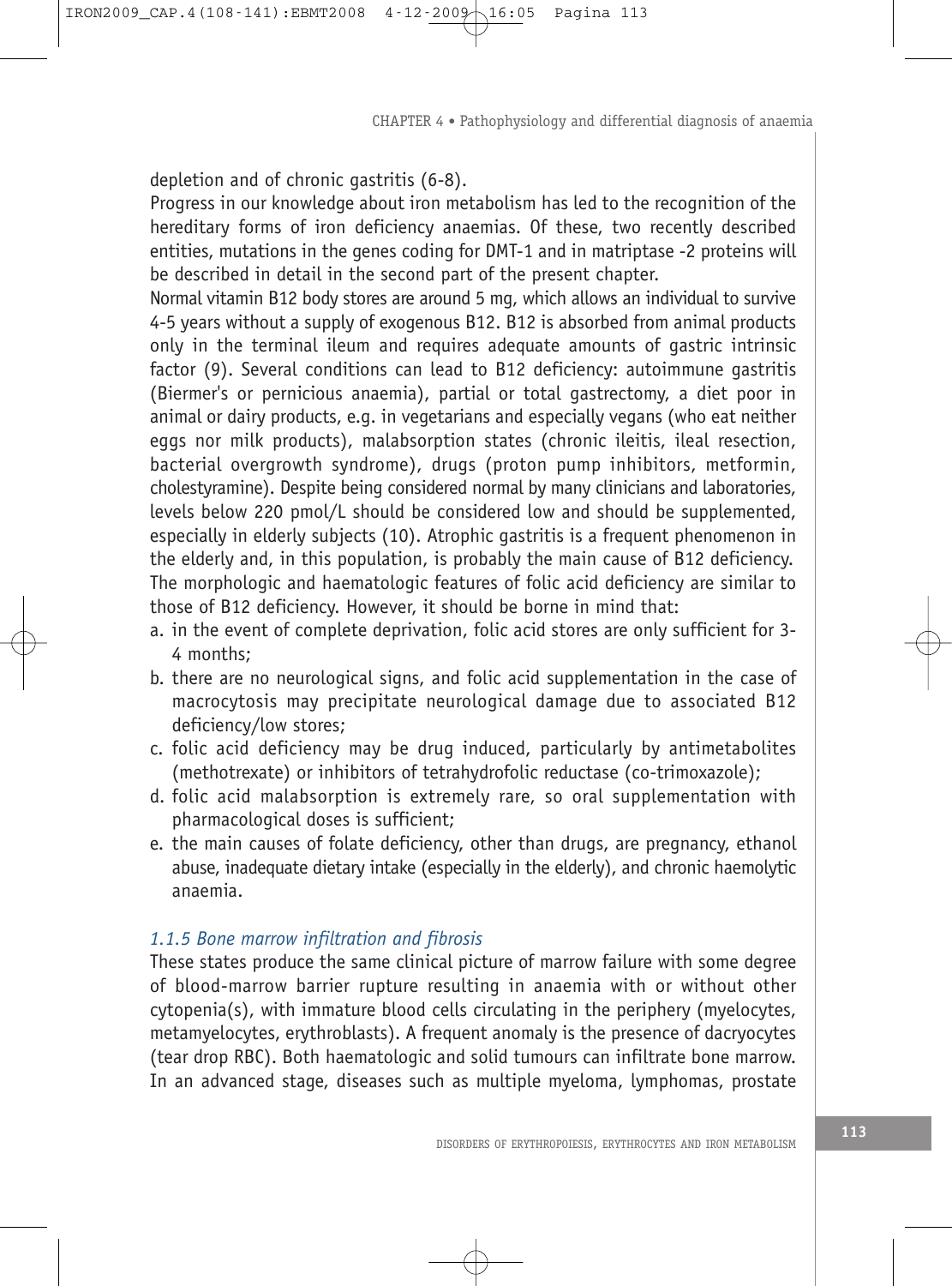cancer, lung cancer, breast cancer, and melanoma typically infiltrate the marrow. Primary Myelofibrosis, a myeloproliferative disorder, will slowly induce complete marrow fibrosis with displacement of "strangled" haematopoiesis to the liver and spleen. The peripheral blood will show anaemia and in the advanced stages bi- or pancytopenia with circulating marrow cells at all stages of differentiation.

#### *1.1.6 Anaemia of chronic disease (ACD)*

ACD is observed in many conditions associated with chronic inflammation. The pattern of hyporegenerative, microcytic, hypochromic anaemia was thought to be consistent with a disorder of iron metabolism and iron incorporation into the erythroid progenitors, but it was only recently that this was confirmed. The identification of hepcidin, the central regulator of iron homeostasis, allowed us to fully understand this condition (see below).

# *1.1.7 Anaemia of chronic renal failure*

Erythropoietin (Epo) is mainly secreted by the kidneys in response to hypoxia (11). Its action on bone marrow stem cell and erythroid progenitors induces a rapid burst of RBC production. In renal failure, Epo production will gradually decrease and a normocytic aregenerative anaemia will occur. Epo levels usually remain adequate until a decrease of creatinine clearance to less than 30 mL/min (serum creatinine 160µM, 1.8mg/dL). Now that recombinant human Epo is commercially available, all pre-dialysis and dialysis patients benefit from Epo treatment. Anaemia with low Epo levels can also occur in the presence of neutralising antibodies to Epo (12). Such cases have been observed after repeated administration of subcutaneous rhEpo to treat progressive or terminal renal failure.

# **1.2 Regenerative anaemias**

Regenerative anaemia is defined as anaemia with an elevated reticulocyte count (more than 100x109/L). This condition can result either from increased RBC destruction (i.e. haemolysis) or from haemorrhage.

Immune haemolytic anaemia is secondary to an immune mechanism leading to antibody-dependent red cell lysis, with or without activation of complement. Non-immune haemolysis is classified as either congenital or acquired. Congenital haemolytic conditions include erythrocytic membrane defects (spherocytosis, elliptocytosis, acanthocytosis), specific haemoglobin anomalies (sickle cell anaemia, Hb C, Hb H, other unstable haemoglobins and some thalassaemias) and erythrocytic enzyme deficiency (glucose-6-phosphate dehydrogenase deficiency, pyruvate kinase deficiency). Acquired haemolytic anaemias can occur as a side effect of drugs, may be secondary to a deficit of phosphatidyl inositol glucosyltransferase (paroxysmal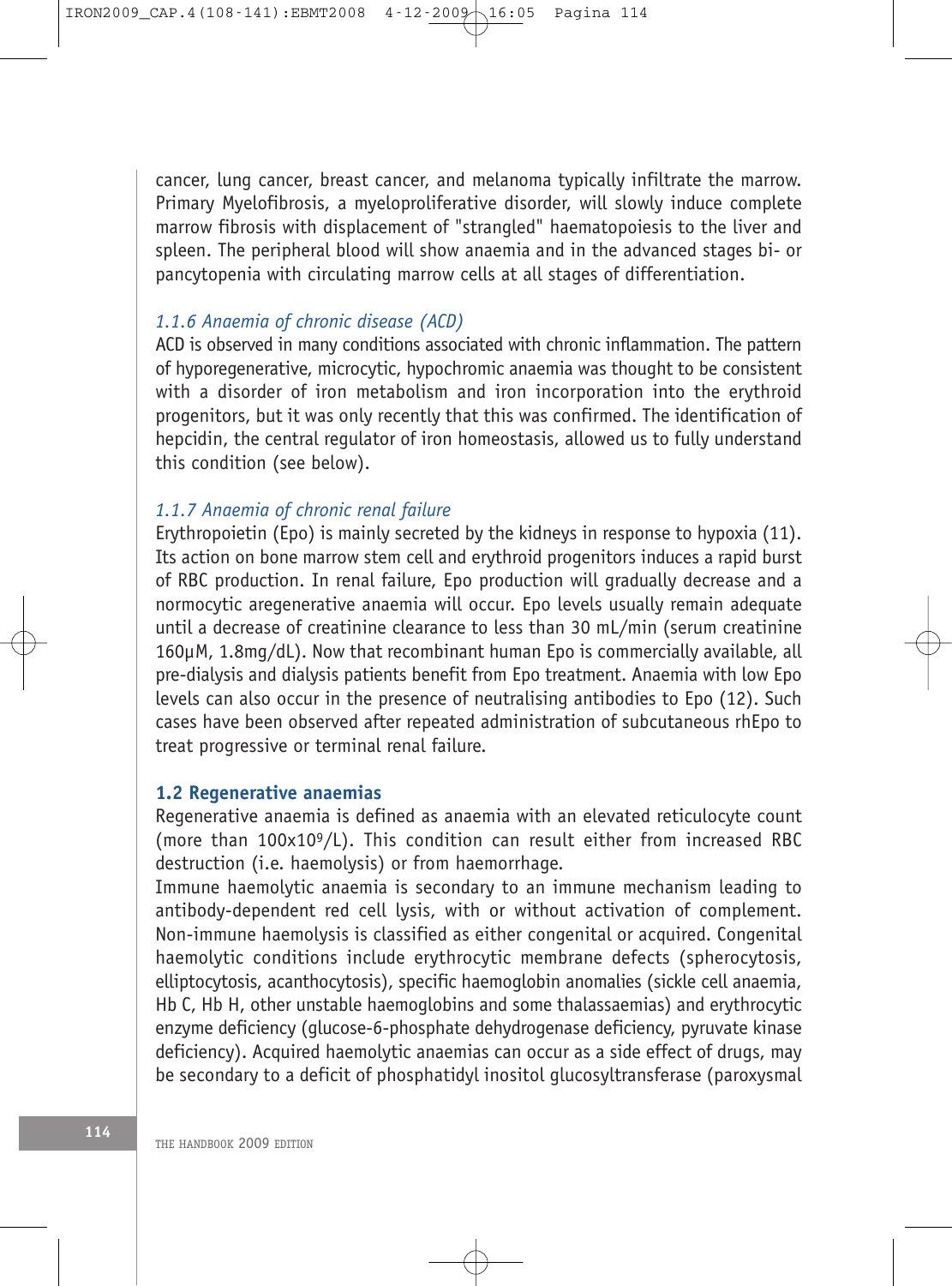nocturnal haemoglobinuria), or the result of RBC fragmentation in the microcirculation or in large vessels. Finally, increased RBC destruction is observed in patients with enlarged spleen (hypersplenism).

# *1.2.1 Immune haemolytic anaemias*

These result from the presence of antibodies targeting one or more of the numerous RBC membrane antigens. This condition is frequently associated with other autoimmune or lymphoproliferative disorders, and can also be induced by drugs (hapten-related reactions) or infections (bacterial or viral). Depending on whether complement is activated or not, haemolysis may be intravascular (mediated by complement activation) or extravascular (due mainly to phagocytosis of RBC in the spleen) (see below).

# *1.2.2 Sickle cell anaemia*

Sickle cell anaemia is a prototype of an inherited chronic regenerative anaemia. Anaemia is secondary to Hb polymerisation leading to RBC deformation and lysis. Patients homozygous for the SS mutation will develop a chronic and recurrent haemolytic anaemia that may require RBC transfusions from a young age. Sickle cell anaemia is due to a single nucleotide substitution at codon #6 (glu  $\rightarrow$  val) of the beta chain of haemoglobin. As a consequence, Hb S tends to aggregate into long filaments when it is in the deoxy form (i.e. desaturated), thus deforming the RBC membrane and ultimately inducing cell lysis. The pathophysiology of the disease is related to occlusion of small veins by aggregation of deformed RBC (13), which can finally result in severe ischaemia and painful crisis. The principal sites of venoocclusion are the bone marrow, the spleen (inducing spontaneous splenic atrophy during the first years of life), the brain and the lungs. Major complications such as stroke, aseptic bone necrosis and acute chest syndrome will seriously alter the quality of life of affected individuals. Treatment is mainly supportive during the acute crises with pain control, oxygen, and i.v. hydration (14). Prevention of frequent crises or severe complications can be achieved by treatment with hydroxyurea (15) or regular transfusions (16). Despite the risks associated with the procedure, stem cell transplantation has been successfully performed in young adults (17, 18). More details about sickling disorders, haemoglobin variants and thalassaemia

syndromes can be found in other Chapters of this book.

#### *1.2.3 Anaemia due to enzymopathies and red cell membrane defects*

Red blood cells have an active anaerobic metabolism using glucose as the energy supply. The main metabolic functions include membrane protein maintenance, preservation of haemoglobin iron in the Fe3+ status, and modulation of haemoglobin affinity for oxygen. These functions need the regulation of four components: ATP,

DISORDERS OF ERYTHROPOIESIS, ERYTHROCYTES AND IRON METABOLISM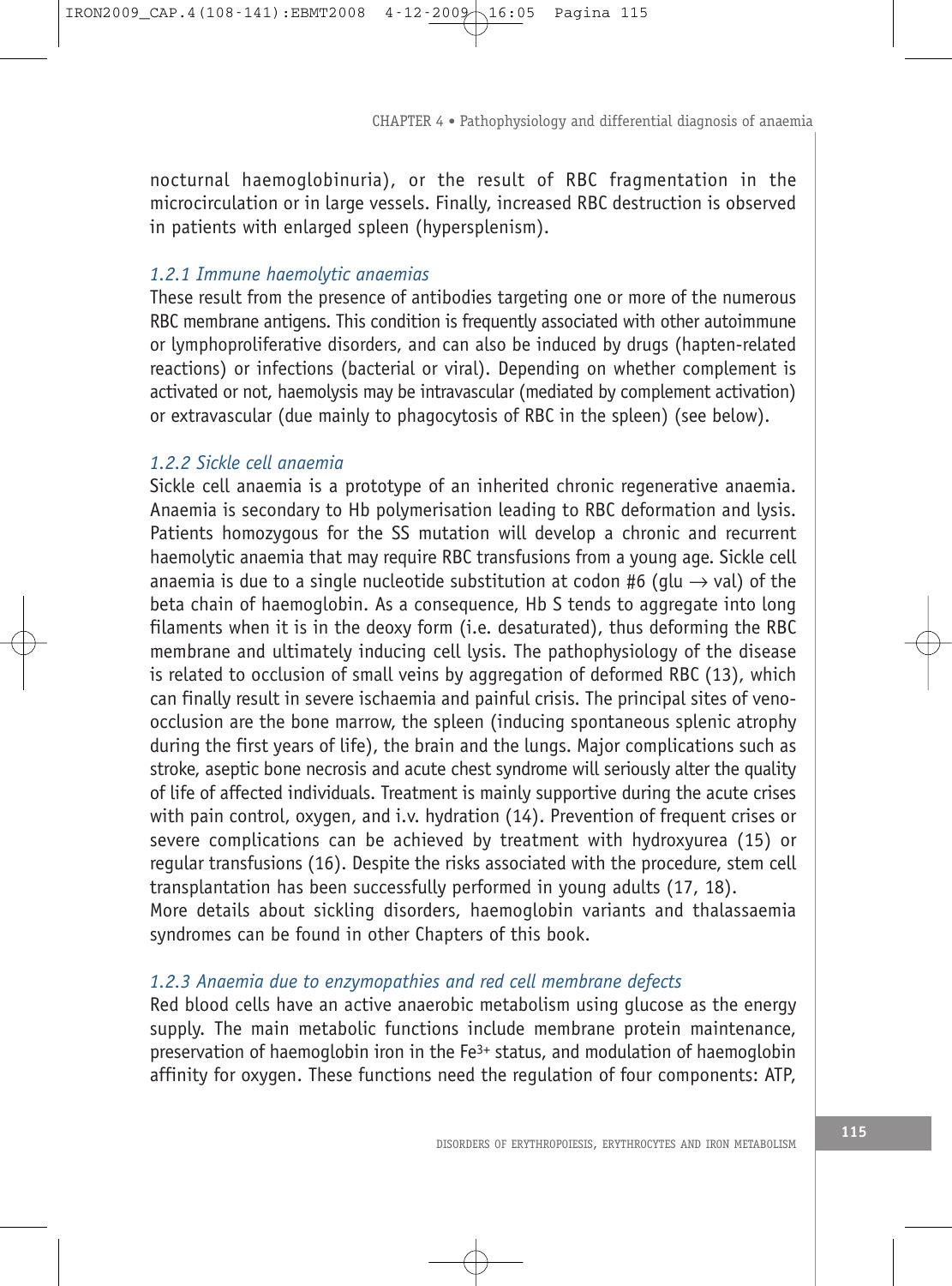NADH, NADPH, and 2,3 diphosphoglycerate. The common enzymatic defects include pyruvate kinase and glucose 6-phosphate dehydrogenase (G6PD) deficiency. G6PD deficiency results in haemolysis in response to oxidative stress such as drugs, dehydration and fever/infection, while PK deficiency is characterised by a continuous haemolysis due to its activity in the main anaerobic glycolytic pathway. Red cell membrane defects are described in Chapter 16 while enzymopathies are described in Chapter 17 of the present book.

# *1.2.4 Haemorrhagic anaemia*

Haemorrhagic anaemia results from acute bleeding, which may be suspected from the results of complete blood count analysis. A relatively severe anaemia, poorly tolerated by the patient and initially with no increase in regeneration (i.e. normal or low reticulocytes), is probably secondary to bleeding. The reticulocyte response will usually be detectable within 24 hours with an increase of early reticulocytes (elevation of high fluorescence rate, HFR reticulocytes). Frank reticulocytosis will start within 48-78 hours.

# **2. Selected anaemias**

#### **2.1 Pure red cell aplasia**

PRCA belongs to the family of aplastic anaemias and is a syndrome limited to central failure of the erythroid lineage only. It is a rare disease, presenting clinically with severely aregenerative anaemia and a bone marrow aspiration showing normal myeloid and megakaryocytic lineages, but a greatly diminished erythroid population with only rare erythroid precursors.

The causes of the erythroid defect can be various, from an autoimmune disorder (often associated with thymoma), a viral infection, drugs or toxic agents, to a congenital primary stem cell anomaly (19).

A congenital form of PRCA, called the Blackfan-Diamond syndrome is characterised by an isolated erythroid hypoplasia, and mostly occurs as sporadic cases with occasional familial transmission following an autosomal recessive or dominant pattern. No clear gene defect has been identified, but a primary stem cell anomaly is proposed. In some cases, an increased rate of erythroid progenitor apoptosis has been suggested. The clinical picture is a low birth-weight child associated with abnormal facial proportions. Thumb malformations are frequent. Anaemia is profound with macrocytosis and a low reticulocyte count associated with severe erythroid hypoplasia in the bone marrow.

Acquired PRCA can be seen in an acute or chronic setting. Acute PRCA is associated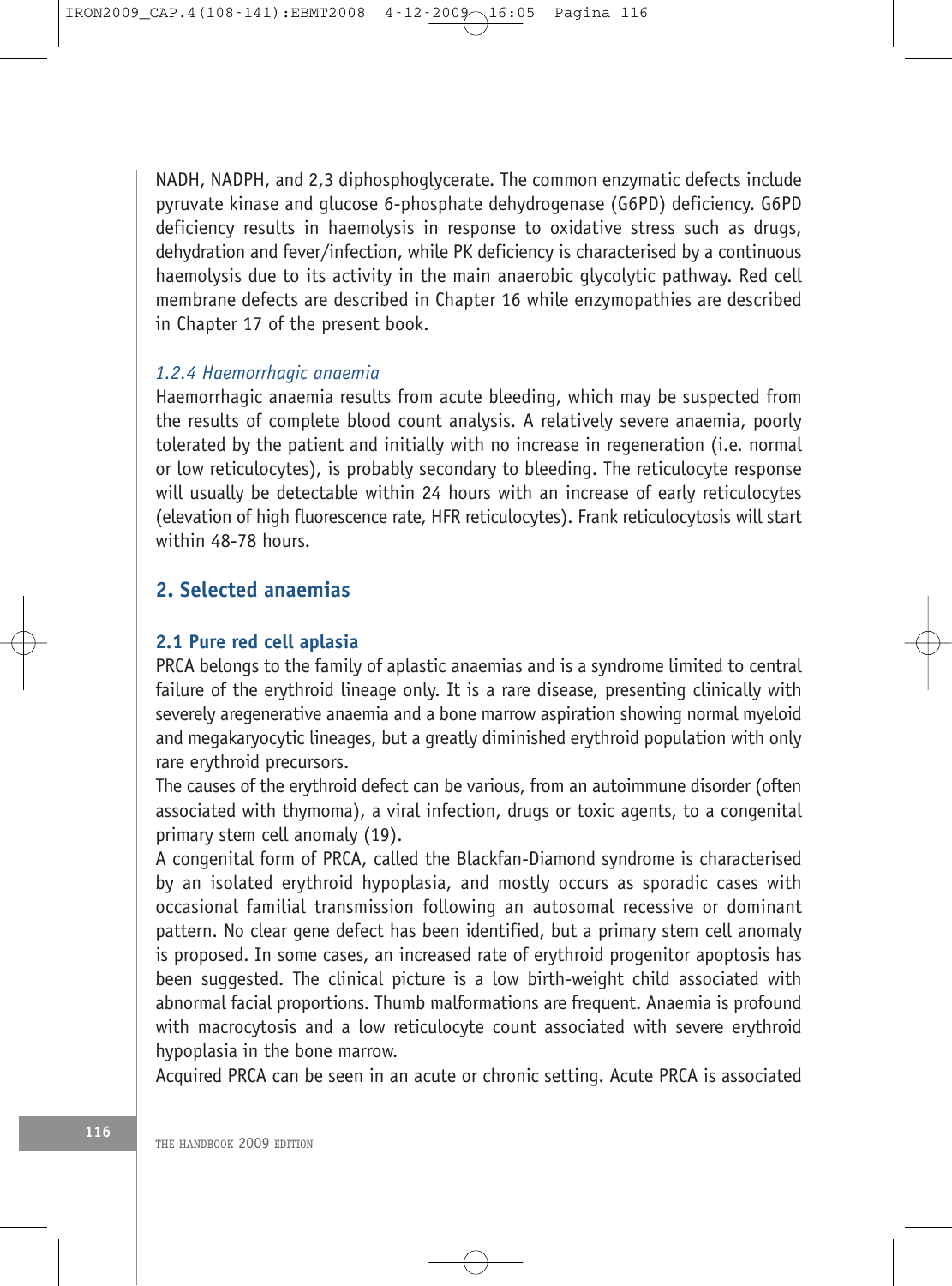with parvovirus B19 infection. The virus specifically targets the erythroid precursors through the P membrane antigen and temporarily suppresses the production of red blood cells. Parvovirus infection is also known as "fifth disease" or *erythema infectiosum* and frequently affects children. A transient decrease of red cell production will marginally affect most otherwise healthy persons, but individuals with an increased red cell turnover, as seen in chronic haemolytic states, are susceptible to severe anaemia requiring transfusion support until spontaneous resolution of the infection. Another group of patients at high risk are those under immunosuppressive therapy or with decreased immunity (HIV, stem cell transplantation recipients); in such cases the parvovirus infection will be persistent and lead to severe anaemia (20). Patients infected with parvovirus B19 will present with aregenerative anaemia associated with very low reticulocyte counts. The absence of high fluorescence reticulocytes (i.e. young reticulocytes with high RNA content) is typical for this condition. Bone marrow aspirate will show a markedly increased M:E ratio with rare persistent proerythroblasts, which occasionally show a vacuolated cytoplasm resulting from the viral insult (Figure 2). If immunity is intact, a patient with chronic haemolytic anaemia and parvovirus B19 infection will temporarily require blood transfusions, but will recover a normal red blood cell production within a few weeks. However, immunosuppressed patients are at high risk of chronic parvovirus infection and will need passive immunotherapy with i.v. immunoglobulins which can help to eradicate the infection in most of the cases (Figure 3).



*This picture shows the bone marrow aspirate of a kidney transplant recipient who developed a pure red cell aplasia three months after transplantation. He was receiving sirolimus as immunosuppressive therapy. The arrow shows small vesicles in the cytoplasm of a proerythroblast. These vesicles contain viral particles as shown by electronic microscopy.*

DISORDERS OF ERYTHROPOIESIS, ERYTHROCYTES AND IRON METABOLISM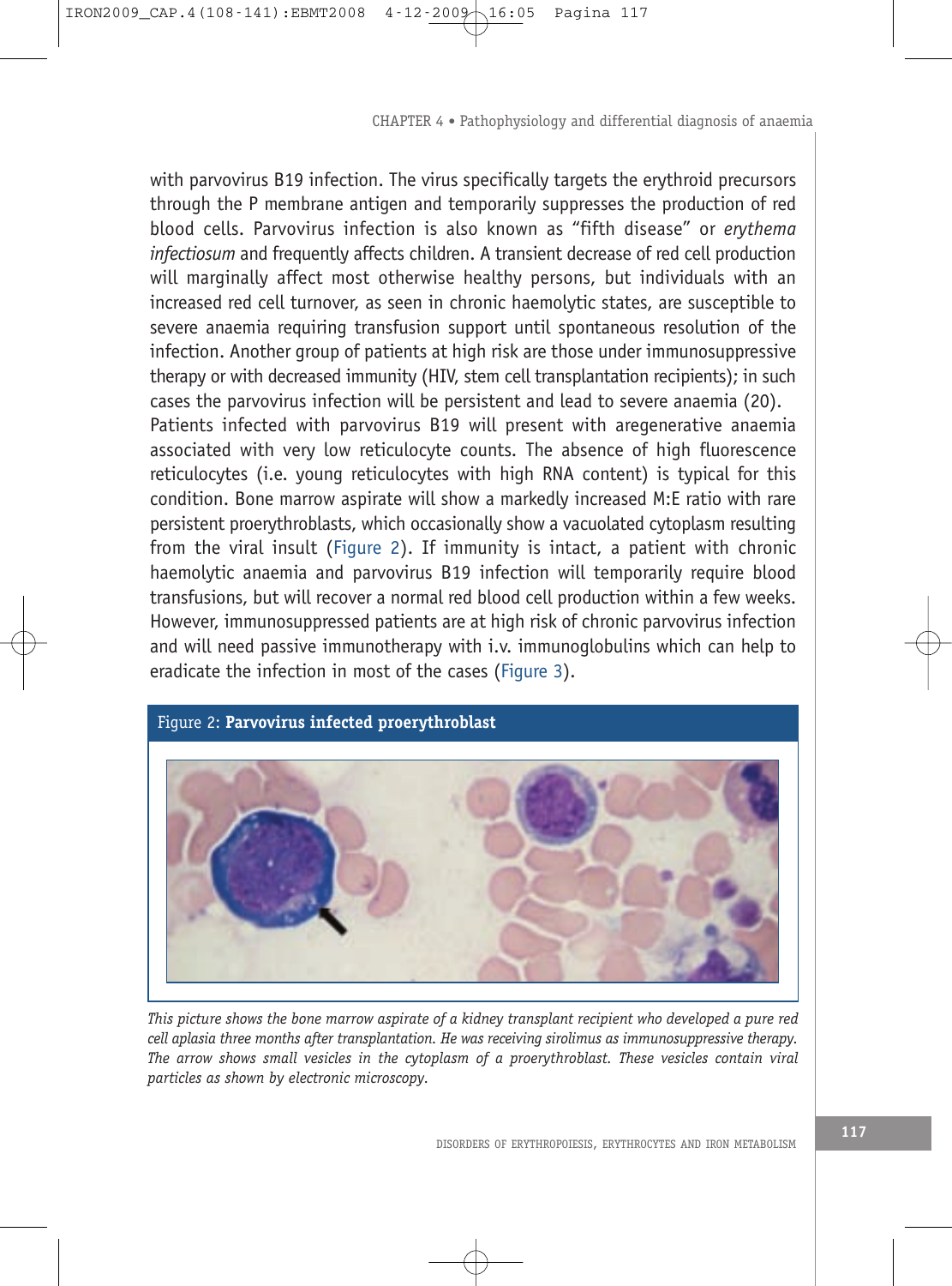

*A. Specific targeting of P antigen allows parvovirus to infect late erythroid progenitors (from CFU-E onwards). B. Changes in haemoglobin, reticulocyte count and anti-parvovirus IgM during three classical situations (normal, chronic haemolysis and immunosuppressed patients). Chronic haemolysis induces a high RBC turnover and demands an elevated production; parvovirus infection will induce a severe, although relatively short, aregenerative anaemia. In contrast, immunosuppressed patients will show a progressive anaemia of long duration if untreated.*

Chronic PRCA can occur in patients with underlying lymphoproliferative disorders, thymoma, autoimmune disorders, or systemic lupus erythematosus (SLE). Etiologic evaluation must always be undertaken.

# **2.2 B12 deficiency anaemia**

Between 1847 and 1880, Adisson, Biermer and Ehrlich described a severe form of anaemia associated with megaloblastic features and neurological disturbance. Slowly progressive and invariably causing death, it was called pernicious anaemia. In 1927 the first effective treatment was administered to patients thanks to the work of Whipple, Minot and Murphy consecrated by a Nobel prize in 1934. A diet containing large quantities of liver allowed correction of anaemia and of neurological signs. In the same period, Castle identified a factor produced in the stomach (intrinsic factor) that was found to improve Hb values of patients with pernicious anaemia (21). Intrinsic factor is a 45 kD protein produced by gastric parietal cells with a low affinity for cobalamin. The synthesis of vitamin B12 (cyanocobalamin, 1948) allowed a simple treatment of this otherwise lethal condition.

Vitamin B12 absorption is dependent on different digestive enzymes and proteins. Figure 4 depicts the absorption process.

In order to be adequately absorbed, all the following conditions must be achieved: sufficient dietary intake, release of B12 by acid and pepsin, sufficient pancreatic enzyme to free B12 from haptocorrin, secretion of normal amounts of intrinsic factor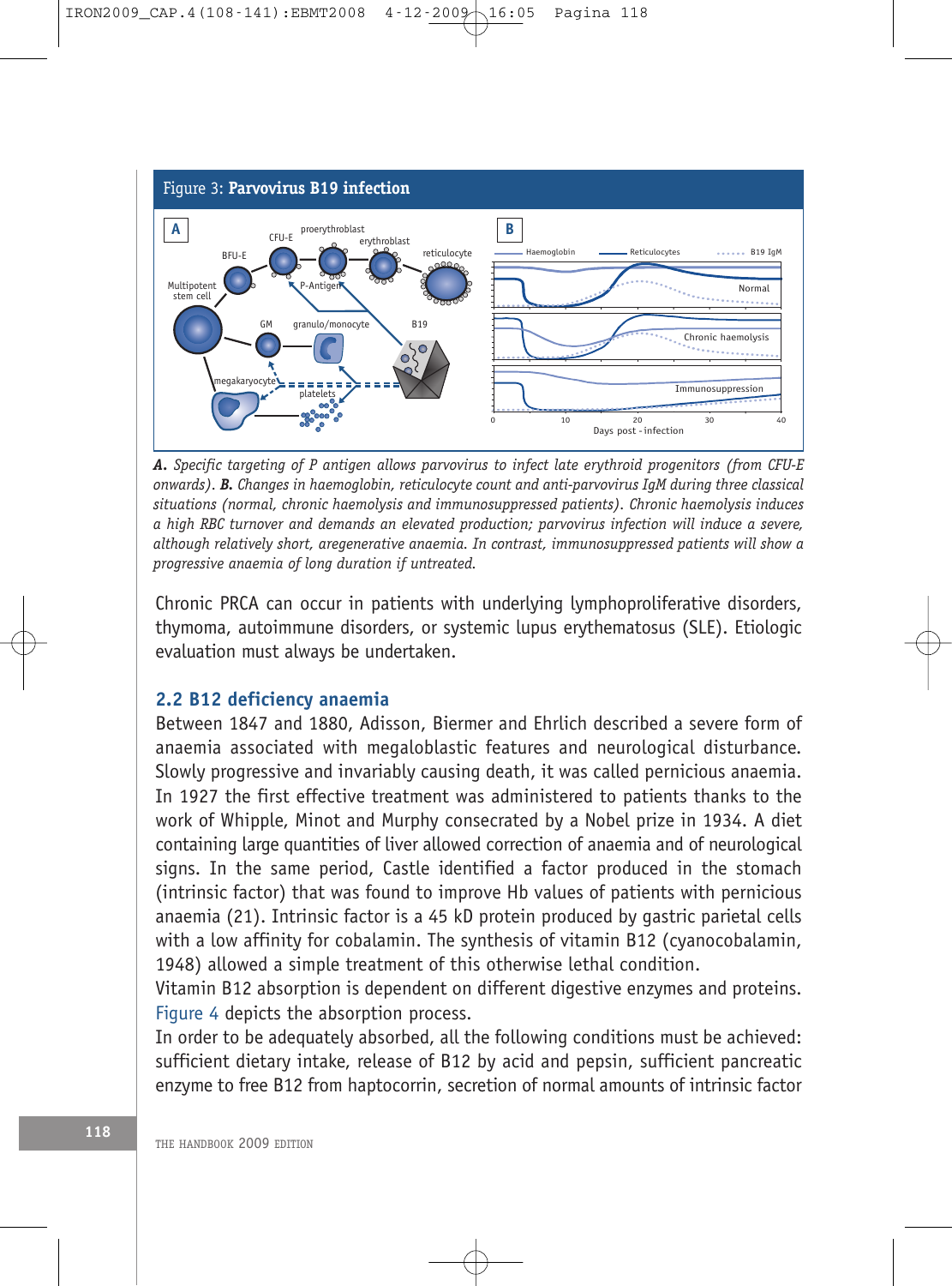

*Vitamin B12 is released from food, by gastric acid and pepsin and initially is fixed by haptocorrin present in saliva. In the duodenum the alkaline environment and proteases release haptocorrin, allowing fixation to intrinsic factor. A specific ileal receptor, cubilin, allows specific absorption and transfer of B12 to transcobalamin in the blood circulation. Final utilisation by cells is driven by the transcobalamin receptor. TCII: transcobalamin II; me-B12: methylcobalamin; ado-B12: adenosylcobalamin.*

and a normal ileal mucosa to bind B12-IF complex.

Once absorbed into body cells, vitamin B12 is used in two important biochemical pathways: methylcobalamin (in conjunction with folic acid) is required for the synthesis of methionine, which in turn allows methylation of DNA and proteins, while adenosylcobalamin is required for the synthesis of succinyl CoA and synthesis of fatty acids.

Vitamin B12 deficiency can originate from multiple aetiologies, summarised in Table 4.

The diagnosis of B12 deficiency is based on a serum level below ~135 pmol/L. This limit should be raised in elderly persons, where a level below 220 pmol/L should be considered pathologic. The same rule applies to younger individuals displaying macrocytic anaemia and hypersegmented neutrophils.

Haematologic features include macrocytic anaemia with MCV generally over 110 fl, leucopenia and thrombocytopenia. The peripheral smear will show megalocytes (macrocytes with an oval shape), macrocytosis and the presence of hypersegmented neutrophils (as a rule, more than 2% with 5 segments or at least 1% with 6 segments). In severe deficiency, ineffective marrow erythropoiesis leads to intramedullary haemolysis with a high plasma LDH and decreased haptoglobin (22). Pernicious anaemia is the most frequent cause of B12 deficiency with an estimated 4% of women and 2% of men affected in the general population. A direct autoimmune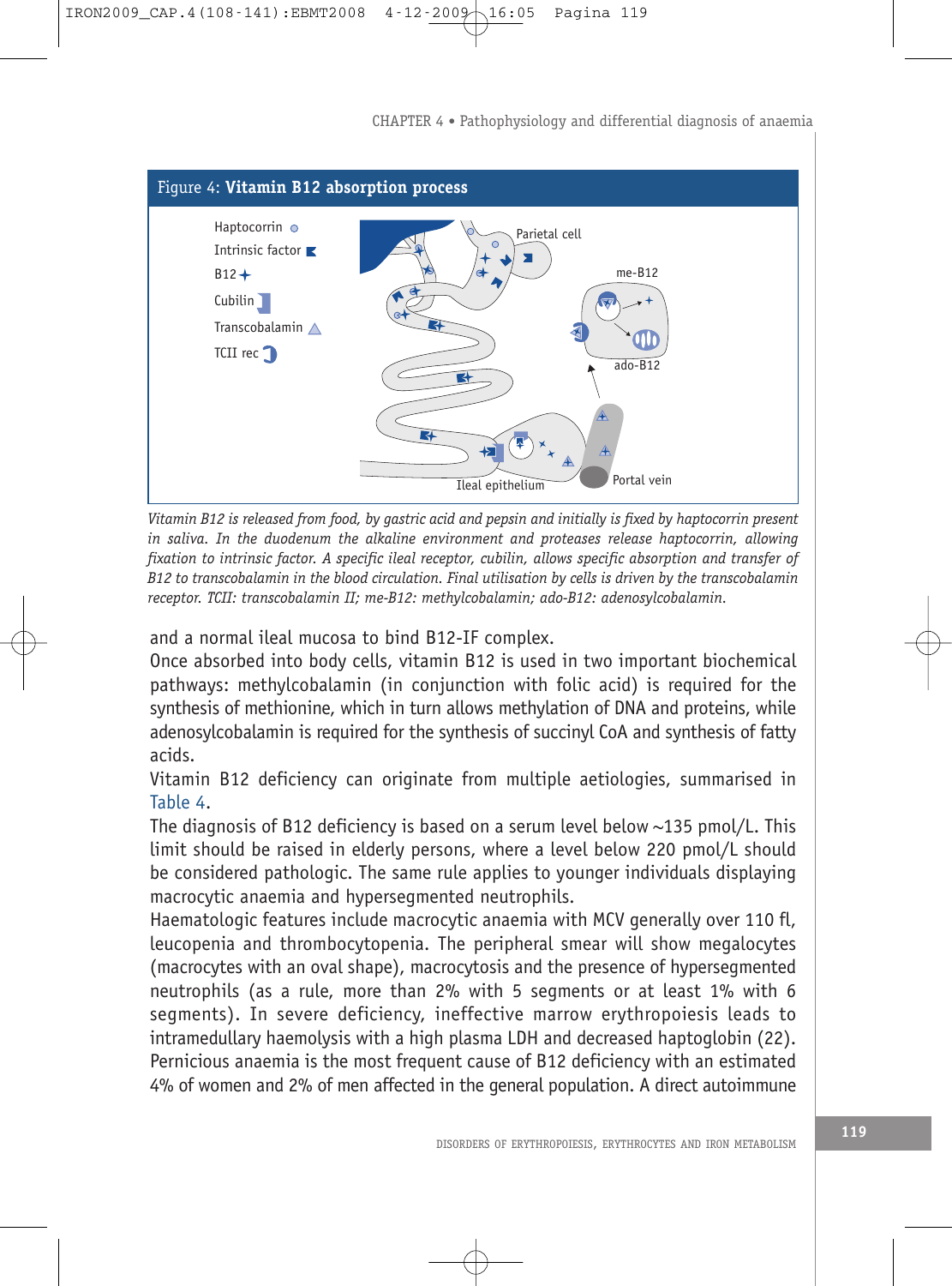| Table 4: Aetiology of B12 deficiency |                                            |
|--------------------------------------|--------------------------------------------|
| Cause                                | Condition                                  |
| Insufficient intake                  | • Strict vegans (no milk, cheese or eqqs)  |
| Absorption defect                    | • Blind loop syndrome                      |
|                                      | • Post infectious (tropical sprue)         |
|                                      | • Crohn's disease                          |
|                                      | • Diphyllobothrium latum (clearwater fish) |
| Intrinsic factor defect              | · Pernicious anaemia                       |
|                                      | • Atrophic gastritis (elderly)             |
|                                      | • Post gastrectomy                         |
|                                      | • Proton pump inhibitors                   |

attack on the gastric parietal cell leads to complete extinction of intrinsic factor. The autoantibodies are directed against both parietal cells and intrinsic factor. The identification of anti-parietal cell autoantibodies is more sensitive, while the antiintrinsic factor antibodies are more specific. About 70% of patients with pernicious anaemia will produce detectable levels of such autoantibodies.

As B12 stores are sufficient for about 5 years before deficiency leading to clinical symptoms, pernicious anaemia will develop slowly. Nowadays, the full clinical picture - with severe intramedullary haemolysis and severe neurological symptoms with demyelinisation leading to weakness and paraplegia - occurs only rarely.

Treatment with parenteral vitamin B12 will lead to a rapid increase of reticulocytes (within 48-72 hours) and subsequent correction of anaemia. Neurological symptoms tend to respond slowly and may be irreversible depending on severity and duration of B12 deficiency or if folic acid was given without B12 in combined deficiencies. In very severe deficiencies, one should follow the plasma level of potassium, as the rapid restoration of erythropoiesis in the bone marrow may lead to hypokalaemia. Usually, cyanocobalamin is given i.m. or s.c. as 1 mg dose repeated weekly for one month, then monthly to bimonthly according to blood levels. In the absence of intrinsic factor, about 1% of ingested B12 is absorbed through the ileal mucosa. Thus, a daily oral dose of 1mg can be sufficient to maintain steady levels in patients not willing to receive regular injections (23).

#### **2.3 5q- syndrome**

The characteristics of the 5q– syndrome (according to Van den Berghe, subsequently restricted to cases with marrow blasts  $<$  5% by the WHO classification) are (24):

- Female preponderance
- Severe anaemia

120 **THE HANDBOOK 2009 EDITION**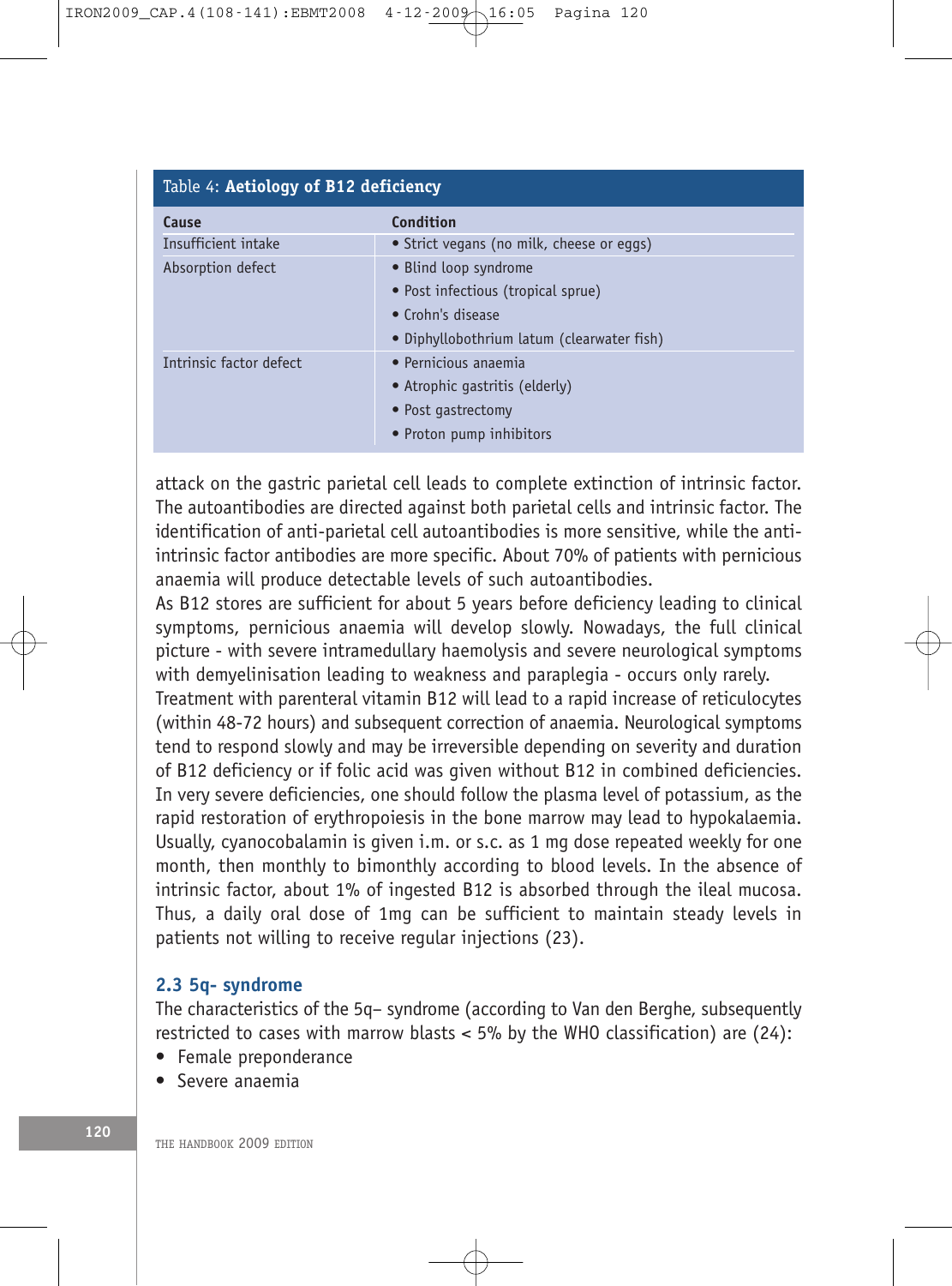- Pronounced macrocytosis
- Normal or moderately decreased leucocytes
- Normal or moderately increased platelets
- Rare AML transformation (10%) (compared with other forms of MDS)
- Prolonged survival
- Characteristic dysmegakaryopoiesis (large monolobulated megakaryocytes with eccentric nucleus, see also Figure 5)
- No or moderate blast excess (restricted to marrow blasts < 5% in the WHO classification)
- Isolated 5q deletion.

Figure 5: **Dysplastic megakaryocyte**



*Typical dysplastic megakaryocyte (large monolobulated megakaryocyte with eccentric nucleus) in the bone marrow of a female patient suffering from the 5q- syndrome. Wright staining, 1000X magnification.*

In the bone marrow we find the

characteristic dysmegakaryopoiesis (large monolobulated megakaryocytes with eccentric nucleus) with hypoplasia of the erythroid precursors. There is no or moderate blast excess (restricted to marrow blasts < 5% in the WHO classification). Finally cytogenetic studies confirm the diagnosis by demonstrating the isolated 5q deletion.

5q- syndrome has a good prognosis and according to prospective randomised studies between 70 and 80% respond to treatment with the newly developed immunomodulator drug lenalidomide (25). This treatment is cost-effective as compared to iterative transfusion and chelation.

# **2.4 Anaemia of chronic disease**

# *2.4.1 Pathophysiology*

Anaemia of chronic disease is the second most prevalent form of anaemia after iron deficiency anaemia. It is typically found in patients with any kind of infection (viral, bacterial, parasitic, and fungal), in patients with cancer or in patients with autoimmune disorders such as rheumatic arthritis, SLE, and other vasculitides. It is also frequently seen in solid organ recipients who develop chronic rejection. Recent advances in our knowledge of iron metabolism and regulation as well as of Epo function and secretion have improved our understanding of the pathophysiology of this kind of anaemia. In inflammatory diseases, cytokines like IL-1, IL-6 and TNF- $\alpha$  are secreted in conjunction with bacterial lipopolysaccharides. These mediators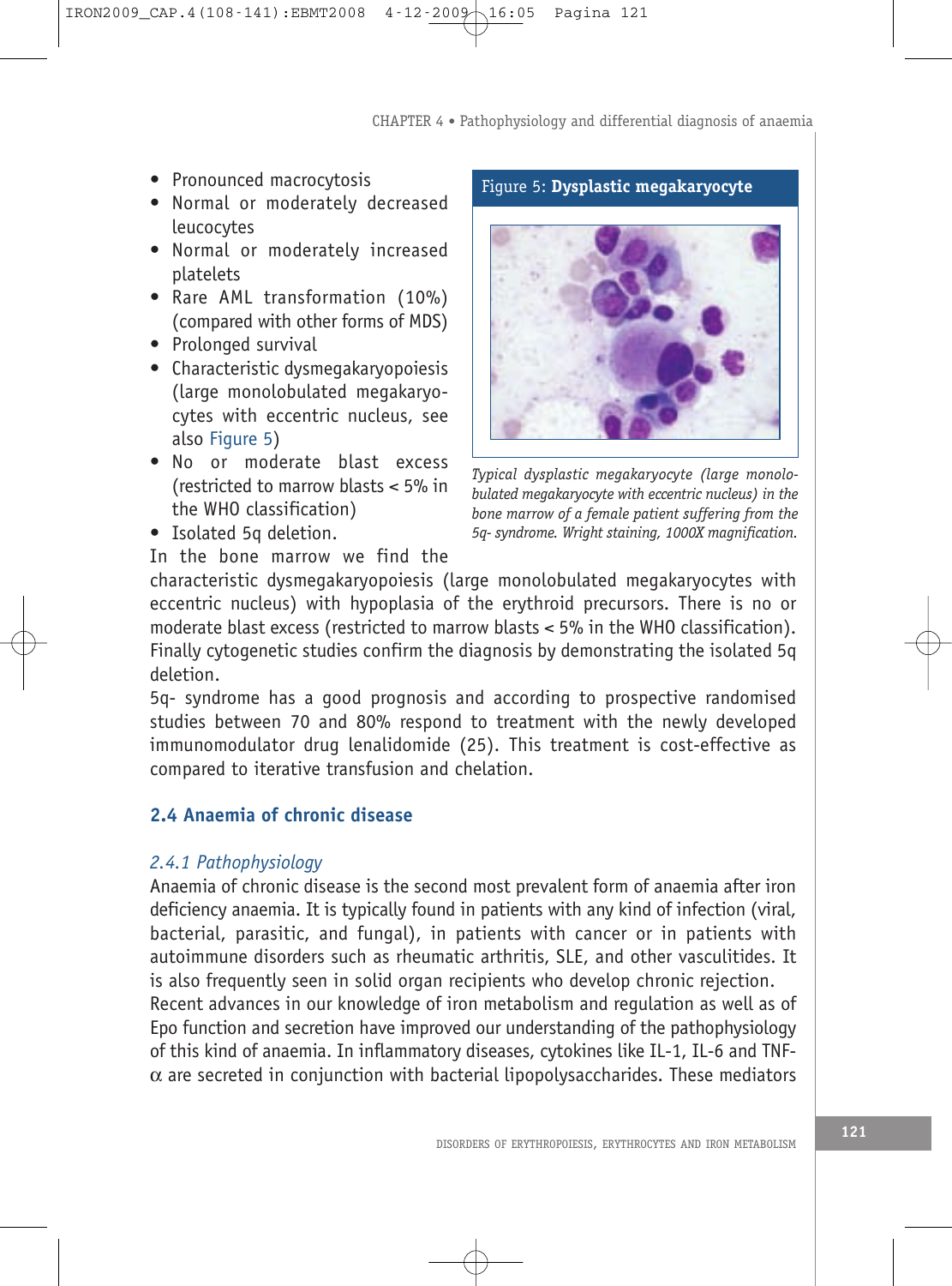induce the production of hepcidin by the liver. It is now known that hepcidin inhibits duodenal absorption of iron as well as iron release from macrophages (26). This subsequently leads to decreased availability of iron for erythroid progenitor cells, thus turning RBC production towards iron-restricted erythropoiesis mimicking true iron deficiency. Ferroportin is also downregulated by the proinflammatory stimuli, further blocking the release of iron from macrophages. In patients with anaemia of chronic disease, the proliferation and differentiation of erythroid precursors are impaired by IFN- $\alpha$ 1, - $\beta$ 1, - $\gamma$ 1, TNF- $\alpha$ , and IL-1. IFN- $\gamma$  appears to be the most potent inhibitor of these inflammatory cytokines.

It was also shown, at least *in vitro*, that IL-1 and TNF- $\alpha$  directly inhibit the expression of the Epo gene and Epo receptor, thus further decreasing erythroid proliferation and increasing erythroid apoptosis (27).

In summary, chronic inflammation leads to anaemia in three different ways: first, at the iron level, second at the Epo-Epo receptor level and finally at the erythroid precursor level.

# *2.4.2 Laboratory evaluation*

Anaemia is usually mild to moderate (Hb levels rarely below 80g/L) with a low reticulocyte count. Serum iron is low, as is transferrin saturation. Ferritin, in contrast, is normal or increased and soluble transferrin receptor (sTFR) is normal. Anaemia of chronic disease can be distinguished from iron deficiency anaemia by a low ratio of sTFR over the decimal logarithm of the ferritin (less than 1). In the case of iron deficiency, the ratio is often over 2 (28). MCV is normal or slightly decreased. A severe microcytosis indicates co-existent iron deficiency or a thalassaemic condition. When dealing with the diagnosis of anaemia of chronic disease, it is mandatory to examine the biochemical and clinical evidence of inflammation as well as to look for an underlying cause of iron deficiency. In fact, the precise diagnosis and subsequent treatment of the underlying disease is essential for the improvement/correction of this type of anaemia.

Finally, patients originating from the thalassaemia belt region should be evaluated for a possible b-thalassaemia, which is also the most common haemoglobinopathy in Africa and Southeast Asia.

# **2.5 Genetic forms of iron deficiency anaemia**

# *2.5.1 DMT-1 mutations*

DMT1 is a transmembrane protein encoded by the SLC11A2 gene located on chromosome 12 (29). It is involved in iron absorption by the enterocytes in the duodenum and in iron transport from the microsomes to the cytoplasm in the

122 **THE HANDBOOK 2009 EDITION**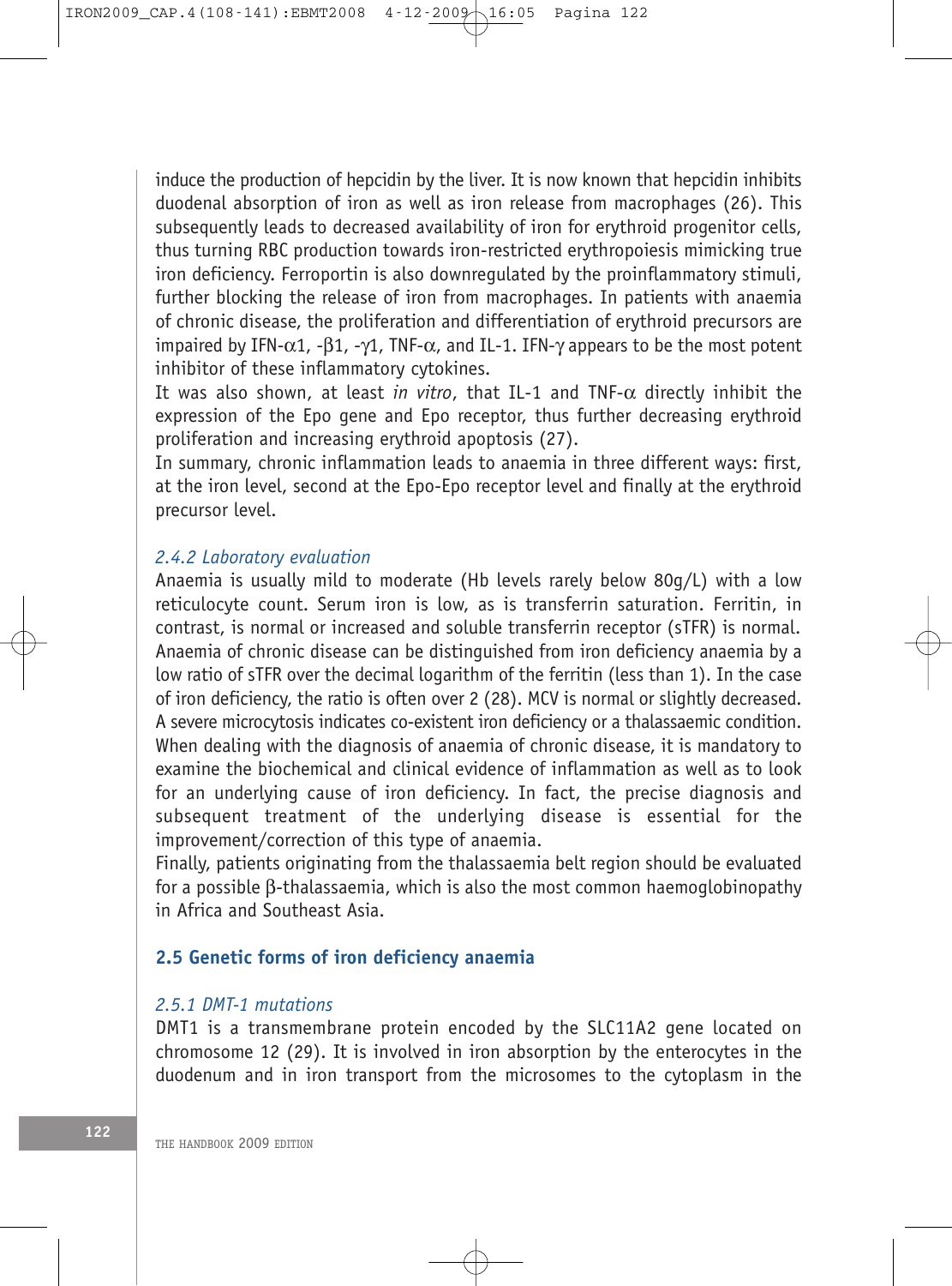erythroblasts. In case of a mutation affecting the function of DMT-1 iron absorption in the duodenum continues because the absorption of haem iron is not disturbed. (In fact, in meat-eating humans it is estimated that about 2/3 of absorbed iron comes from haem.) Thus in humans, a mutation in DMT1 protein will primarily affect iron utilisation and not absorption, leading to a severe microcytic iron deficiency anaemia with increased iron stores. To date mutations in the gene encoding DMT1 has been described in three families (30-32). All the affected patients presented a severe hypochromic, microcytic anaemia with hepatic iron overload: Hb between 74 and 85 g/L; MCV between 51 and 54 fl; MCHC between 287 and 296 g/L. Serum iron and serum transferrin saturation was high while serum ferritin was low or normal at the time of diagnosis: 5, 6 and 20 years old respectively. It is expected that ferritin levels will be high in older affected patients. The disease is autosomal recessive and the anaemia is present from birth.

# *2.5.2 Mutations in matriptase-2 gene*

Matriptase-2 is an essential regulator of iron homeostasis. In mice as well as in humans, mutations in the Tmprss6<sup>-/-</sup> gene lead to severe iron deficiency anaemia. This state is characterised by reduced ferroportin expression (shown in the mouse model) and both animals and humans have high hepcidin levels (33, 34). Recent studies have demonstrated that TMPRSS6 (Matriptase-2) is a transmembrane protease suppressor of hepcidin gene expression. *In vitro* studies showed that it acts via hepatic haemojuvelin (35). Mutation in matriptase leads to the IRIDA disease (Iron-Refractory, Iron-Deficiency Anaemia). Nine patients have so far been described (36-38). All of them presented from birth with a moderate to severe anaemia with severe microcytosis (MCV from 49 to 65 fl), with typical iron deficiency state (low serum iron and serum transferrin saturation, high serum transferrin receptor). Typically when hepcidin levels were measured high levels were always found, reflecting the absence of matriptase function. Oral iron administration is ineffective and response to parenteral iron administration is partial.

# **2.6 Immune haemolytic anaemia**

#### *2.6.1 Introduction – classification*

Immune haemolytic anaemia is caused by the presence of RBC autoantibodies or RBC alloantibodies. The former situation is usually called autoimmune haemolytic anaemia (AIHA), and can occur as a primary (idiopathic) condition or secondary to a defined disease process or drug therapy. Alloantibodies are formed during pregnancy, after transfusion or post haematopoietic stem cell or solid organ transplantation (Table 5). RBC autoantibodies causing AIHA are further classified as warm or cold autoantibodies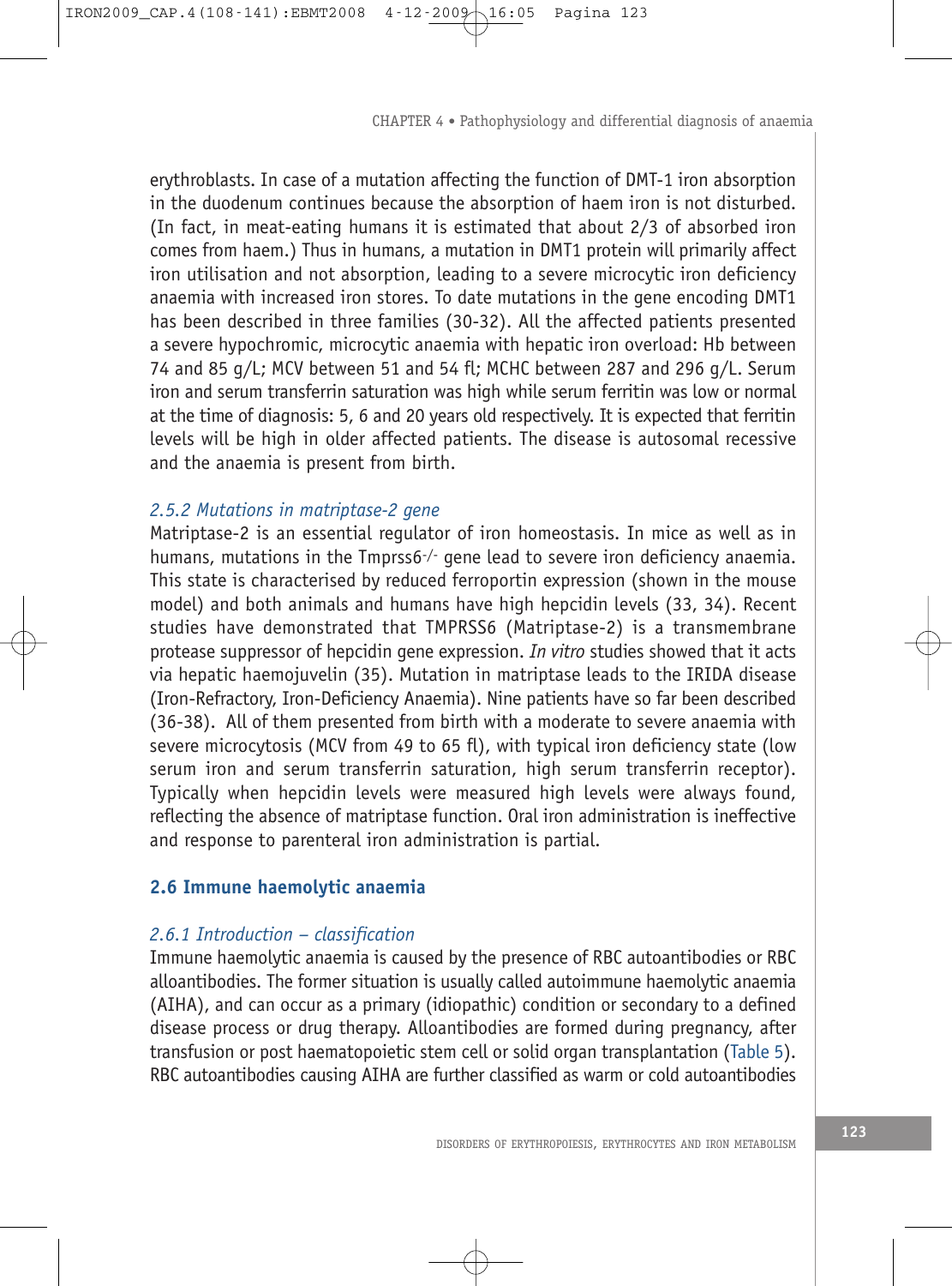depending on the temperature at which they react optimally to cause AIHA: 37°C or less than 15°C respectively. Thus on the basis of serologic and clinical investigations, AIHA can be further classified into warm type, cold agglutinin syndrome and paroxysmal cold haemoglobinuria (Figure 6).

*Warm type AIHA* can occur at any age and can be acute, transient or chronic. Drug induced AIHA is almost always associated with a warm antibody.

*Cold agglutinin syndrome* usually occurs in older patients, and is due to the presence of an IgM antibody optimally reacting at cold temperatures. When the specificity is polyclonal, the aetiology is mycoplasma or viral infections. If the IgM is

|              | Table 5: Classification of immune haemolytic anaemias                                                                   |                                                                |
|--------------|-------------------------------------------------------------------------------------------------------------------------|----------------------------------------------------------------|
| Autoantibody |                                                                                                                         |                                                                |
| Primary      | <b>Secondary</b>                                                                                                        | Alloantibody                                                   |
| • Idiopathic | • Lymphoproliferative disorders<br>• Infections<br>• Drug-induced<br>• Systemic autoimmune disorders<br>$\bullet$ Other | $\bullet$ Pregnancy<br>• Transfusion<br>• Post-transplantation |

*Ref. (39)*





*Ab: antibody; PCH: Paroxysmal cold haemoglobinuria (Donath–Landsteiner antibodies)*

124 THE HANDBOOK 2009 EDITION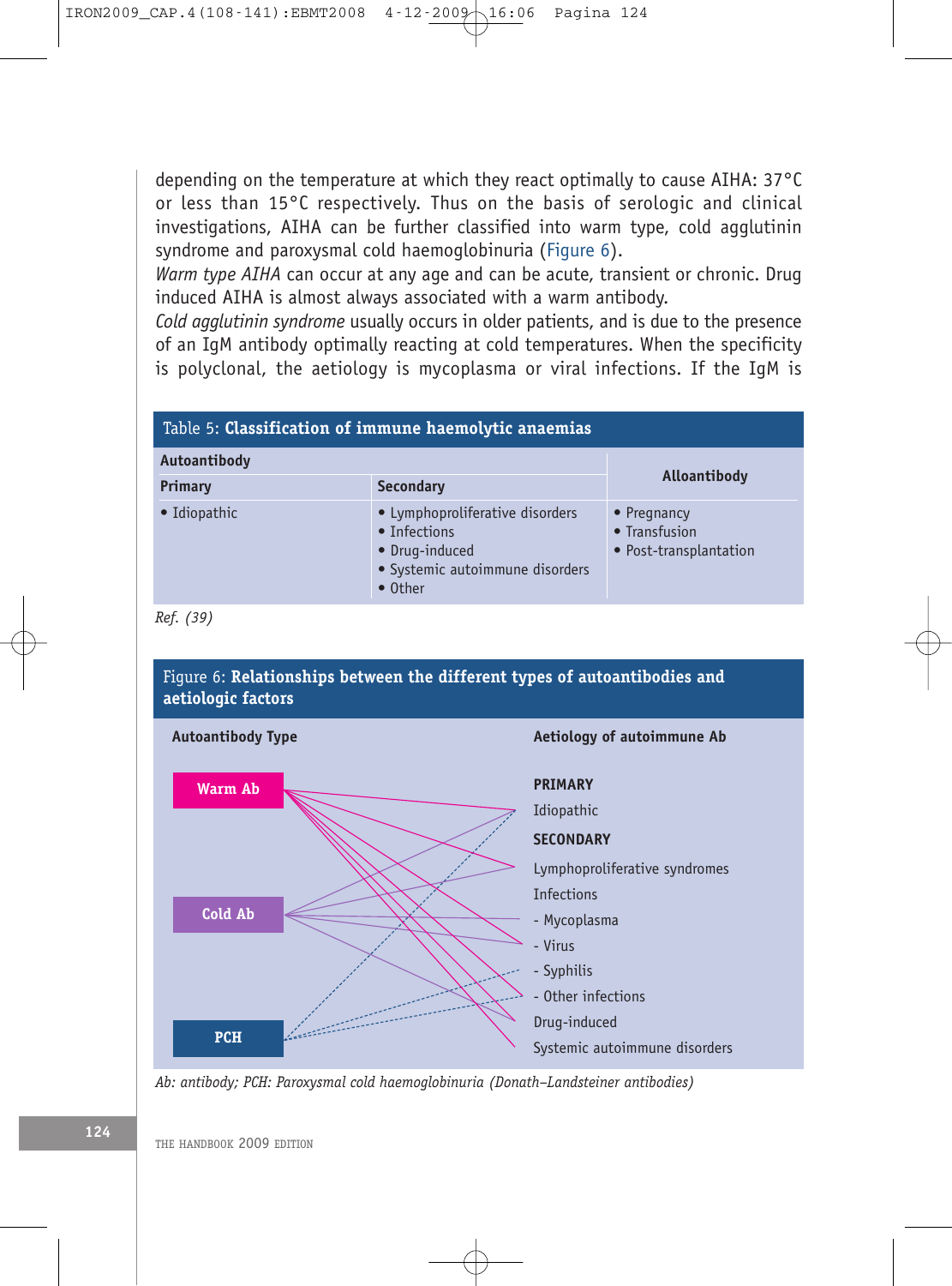monoclonal, it is secondary to a lymphoproliferative disease or a monoclonal gammopathy of unknown significance.

*Paroxysmal cold haemoglobinuria* is usually seen in children and manifests as an acute transient haemolytic episode in association with an infectious state. The chronic form is actually the rarest form of AIHA and is seen in adults suffering from syphilis (Donath–Landsteiner antibodies).

Drug-induced immune haemolytic anaemia (DIIHA) is rare. To date, about 100 different substances have been implicated, for which there is reasonable published evidence to support an immune aetiology for a DIIHA and/or positive direct antiglobulin test. Currently, the most common drugs associated with DIIHA are cefotetan (Cefotan®) and cefriaxone (Rocephin®) (40).

Haemolytic transfusion reactions (HTR) (apart from ABO mismatched transfusions) are due to recipient production of antibodies to donor RBC antigens. HTR may be acute and severe occurring shortly after a transfusion and may present with fever and/or chills, hypotension, dyspnoea, tachycardia and signs of intravascular haemolysis and acute renal failure. HTR may also be mild and manifest days to weeks after the transfusion. The manifestation will then be anaemia without severe intravascular haemolysis. These delayed reactions are usually well tolerated. As discussed below, factors influencing the outcome of HTR include the characteristics of the RBC antigen, the type of antibody, production of mediators and predisposing conditions in the patient.

More than 50 different RBC antigens can cause haemolytic disease of the foetus and newborn (HDFN) by alloimmunisation of the mother. However, only anti-Rh (D), -C and –Kell commonly appear in large series of severe HDFN necessitating intrauterine transfusion. To avoid such haemolytic complications, complete maternal and paternal RBC antigen phenotype and genotype testing is essential for screening pregnancies at risk. Assessment of the patient with RBC alloimmunisation in pregnancy requires a DNA reference laboratory and well-trained obstetricians/gynaecologists. Diagnosis and clinical management of a mother with RBC sensitisation during the first pregnancy or with a previously affected infant is beyond the scope of this book.

Immune haemolysis is one of the adverse effects that can occur following haematopoietic stem cell or solid organ transplantation. Table 6 lists the most frequent causes of haemolysis following HSCT that have an immune aetiology. A distinct syndrome of immune haemolysis following transplantation has become known as the "passenger lymphocyte syndrome". It has been attributed to the proliferation of and antibody production by "passenger" lymphocytes present in the blood vessels of the transplanted organ or in the stem cell transfusion. This phenomenon has been described for most solid organ transplantations (kidney, liver, lung, heart and pancreas). It is remarkable that the few lymphocytes administered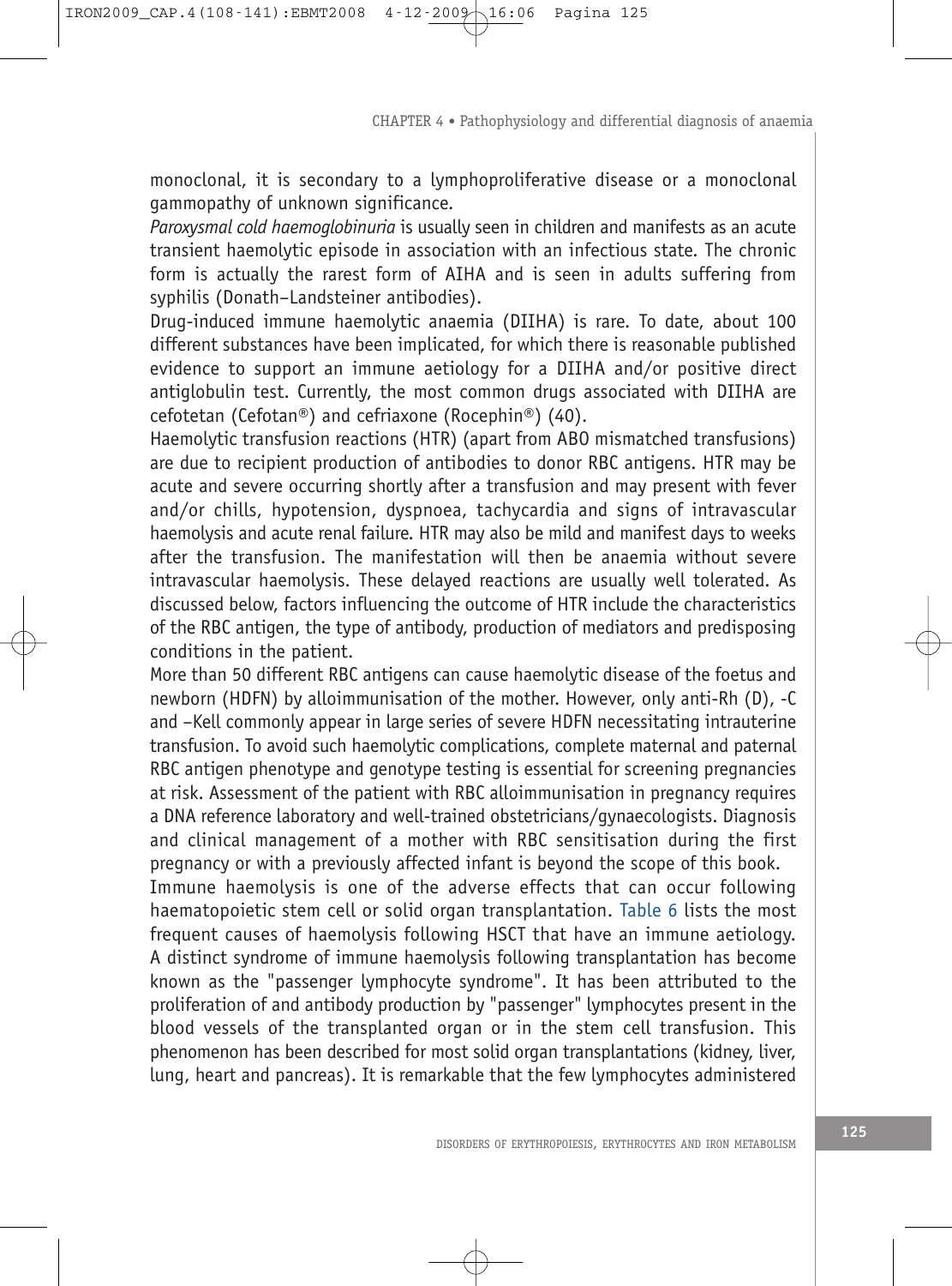#### Table 6: **Differential diagnosis of immune haemolysis following HSCT**

Minor ABO blood group incompatibility

Major ABO blood group incompatibility

a) immediate

b) early post transplantation

c) late post-transplant haemolysis of newly produced RBC by residual isohaemagglutinins

RBC alloantibodies targeting blood groups other than ABO

Autoimmune haemolytic anemia

Passive transfer of antibodies by:

a) plasma transfusion

b) platelet transfusion

c) i.v. immunoglobulins

*Ref. (41)*

with the transplant are capable of proliferating sufficiently to produce enough antibody to cause haemolysis of the recipient RBC within a few weeks of transplantation. The clinical course of a typical case is illustrated in Figure 7.

# *2.6.2 Pathophysiology of immune haemolytic anaemia*

Drug induced antibodies may be divided into two main types:

- Drug-independent antibodies, i.e. the presence of the drug is not required for their detection in the test system
- Drug-dependent antibodies.

The first type of antibody is similar to typical warm autoantibodies and associated with cladribine, fludarabine, levodopa, methyldopa and procainamide. The aetiology of these "true" autoantibodies is still unknown. It is believed that the abovementioned drugs directly affect the immune system creating an autoimmune disease.

There are two types of drug-dependent antibodies. The penicillin (or hapten) type reaction is due to a covalent binding to the RBC membrane causing an allergic reaction; the antibody reacting to the membrane-bound drug induces an extravascular (splenic) haemolysis. The second type of drug-dependent antibody is called the immune complex type. These antibody-drug immune complexes trigger complement activation and result in acute severe intravascular haemolysis. In this situation, the RBC is an innocent bystander. A third situation, which is not fully understood, leads to the formation of autoantibodies against RBC components. Figure 8 shows a proposed unifying hypothesis of drug- induced antibody reactions.

Recently a new mechanism for drug induced haemolytic anaemia has been described. It seems that DIIHA is the result of non-immune protein adsorption onto drug-treated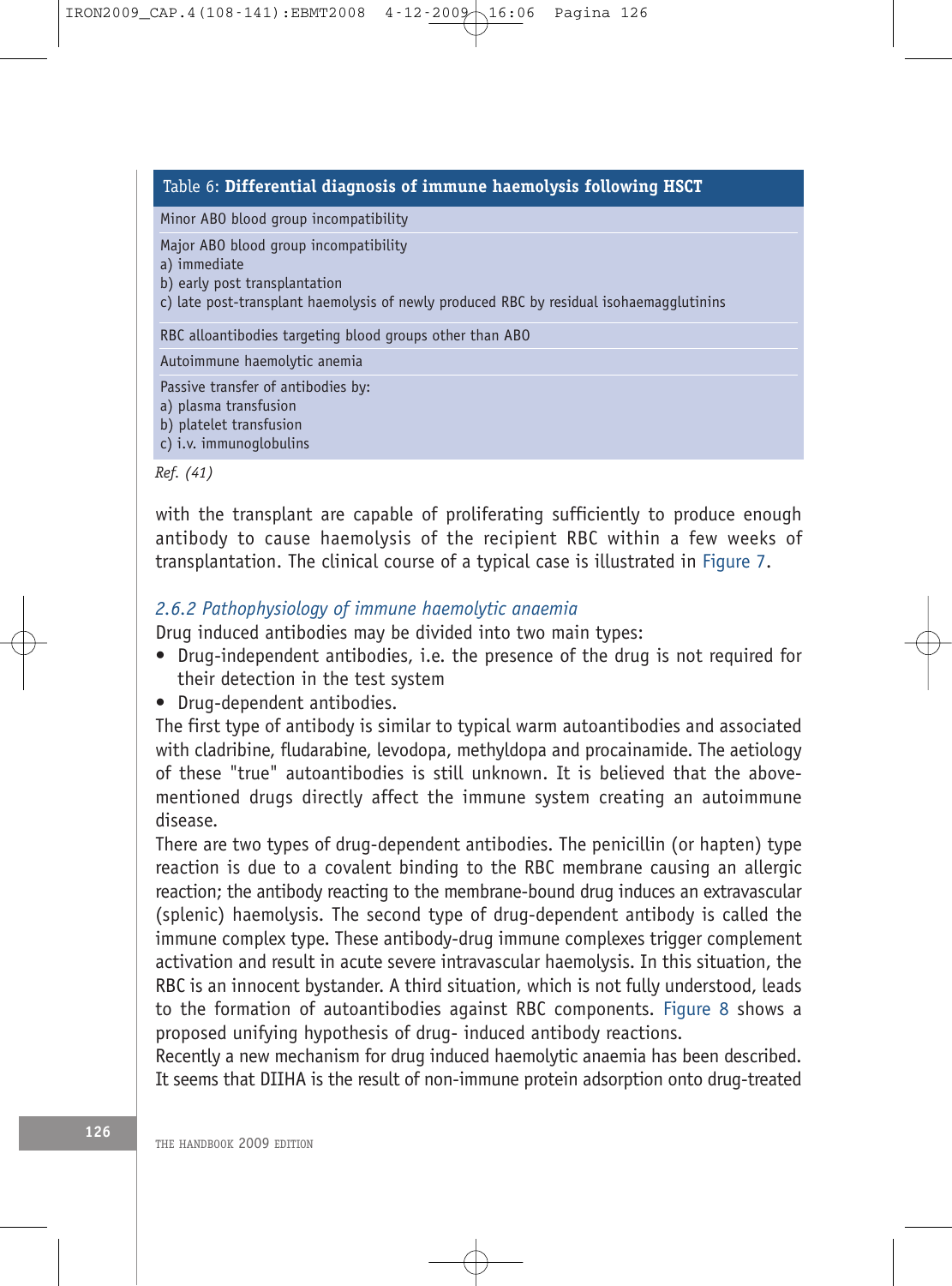

*The chart shows haematologic and biochemical evidence of haemolysis. Fourteen units of packed 0+ cells were required to maintain an adequate haemoglobin level between day 10 and day 19 post-BMT. Note that the haemoglobin, LDH and total bilirubin were normal for the first 5 days post-BMT. During the haemolytic episode, no incompatible isohaemagglutinins were infused; RBC transfused were washed group 0; platelets were group B or 0 washed and resuspended in fresh AB plasma. (Reproduced from How J et al., Blood 1986; 67: 177-81 with permission).*

RBCs. Drugs that have been described as causing haemolysis by such a mechanism are cefotetan, cisplatin, oxaliplatin, and the beta-lactamase inhibitors (42). In systemic autoimmune disorders and cases of lymphoproliferative disorders with a warm autoantibody (85% of chronic lymphocytic leukaemias), we are dealing with a polyclonal IgG anti-RBC. Cold agglutinin associated with a lymphoproliferative syndrome is almost always monoclonal and of the IgM type.

# *2.6.3 Diagnosis of haemolytic anaemia*

The first step is to demonstrate red cell destruction, which may be intravascular or extravascular. In each case, a regenerative anaemia is found with a reticulocyte count >100x109/L. In extravascular haemolysis, indirect bilirubin and LDH are increased, but to a lesser degree than in intravascular haemolysis. Haptoglobin is generally low and free Hb is elevated. RBC morphology and platelet count can help to diagnose a fragmentation syndrome (micro or microangiopathy). The presence of spherocytes (also called microspherocytes) indicates immune haemolytic anaemia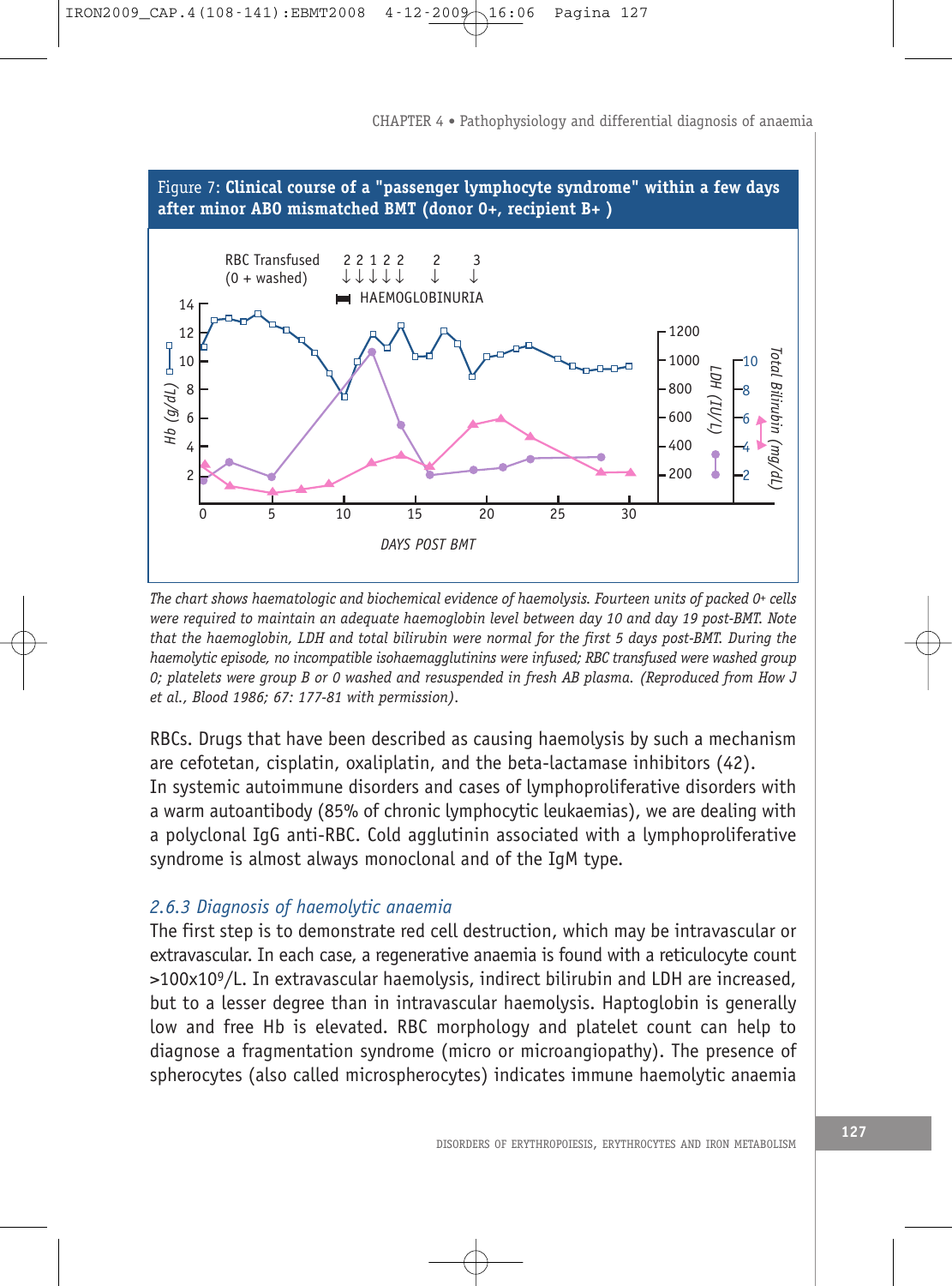

*Drugs (haptens) bind loosely or firmly to the RBC membrane and antibodies can be raised to: A. the drug directly (penicillin-like reaction); B. membrane compounds showing some similarities to the drug conformation (levodopa); C. drug in circulation; the drug-antibody complex attaches to the RBC membrane, secondarily causing complement (C) activation and intravascular lysis through an immune complex mechanism (quinine). Ref (40).*

or familial spherocytosis. The Coombs test (direct antiglobulin test) is a key test for distinguishing immune haemolytic anaemia from other haemolytic processes and especially from familial spherocytosis (Figure 9). Furthermore, it provides some information on the nature of the antibody: IgG in case of warm, IgM in case of cold antibody fixing complement. Serologic studies looking for viruses and autoantibodies (HIV, HBC, HCV, ANA, rheumatoid factor), serum protein electrophoresis and full body CT-scan help to determine the possible cause of immune haemolytic anaemia should also be done. In general, there is a 50% chance that immune haemolytic anaemia will be secondary to a lymphoproliferative syndrome or an autoimmune disease, and a 50% chance that it will be primary. Thus the diagnosis of idiopathic autoimmune haemolytic anaemia is one of exclusion.

When drug-induced haemolysis is suspected, it is advisable to test the patient's serum as well as an eluate from the patient's RBC against RBC in the presence and absence of the suspected responsible drug. For details of technical methods that can be used for this type of investigation, the reader is referred to a recent specialised text (43).

When a haemolytic crisis is triggered by infection, it would be reasonable to rule out an enzymopathy or PNH. Finally, a patient originating from a thalassaemic or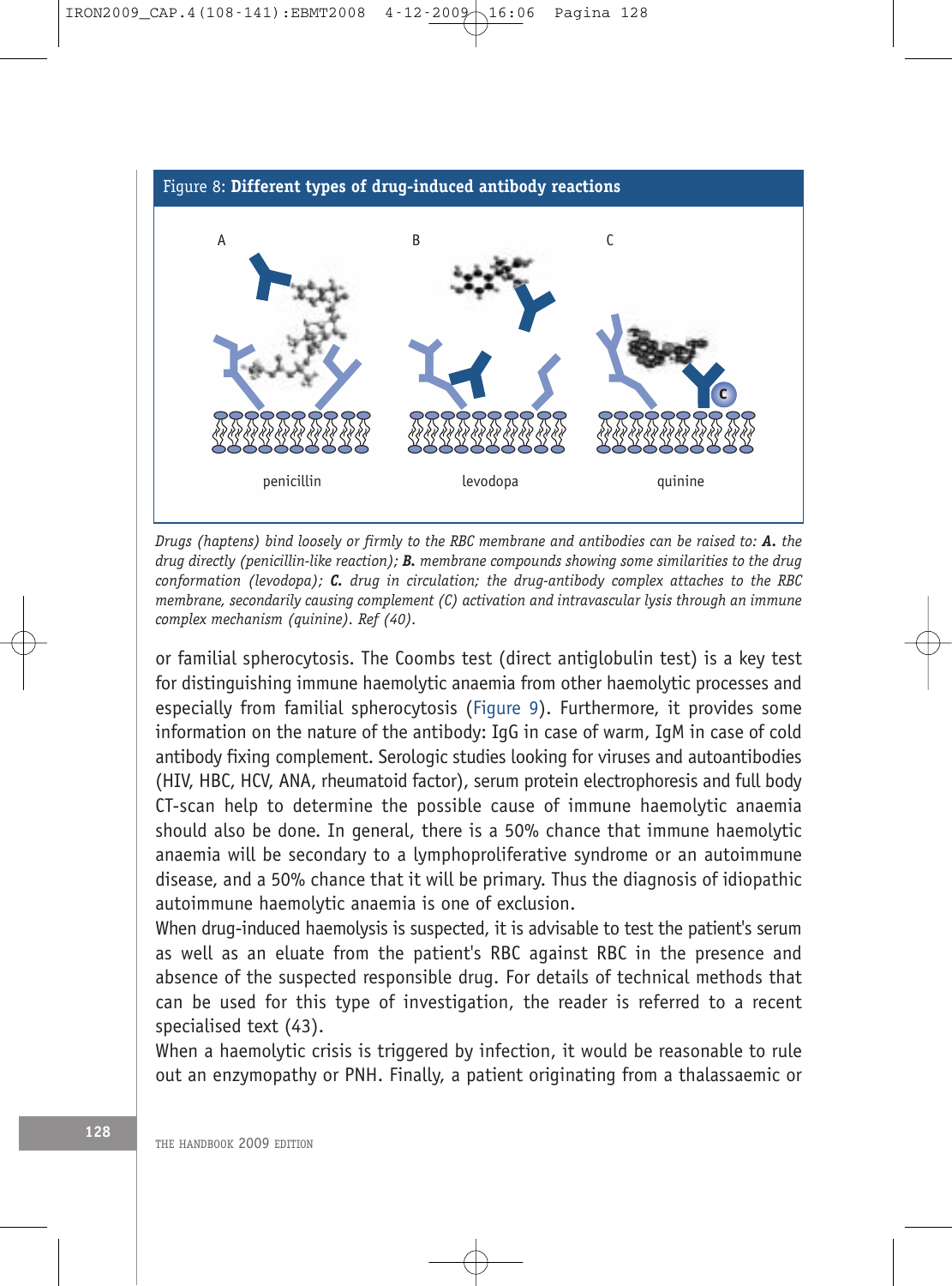

*1. Whole blood is drawn; 2. RBC are washed so only membrane attached antibodies remain; 3. Antihuman IgM is then added, thus provoking the agglutination of antibody-bearing RBC.*

tropical region, with a positive familial history and anaemic since a young age, strongly suggests a haemoglobinopathy. Laboratory testing for such pathology is described elsewhere in this book. A working algorithm for diagnosis of regenerative anaemia is shown on page 135.

# **2.7 Non-immune haemolytic anaemia**

# *2.7.1 Paroxysmal nocturnal haemoglobinuria (PNH)*

PNH is an acquired haemolytic syndrome caused by a deficit in phosphatidyl inositol glucosyltransferase (coded by the PIG-A gene) (44). This enzyme assures the correct attachment of type III protein to the cell membrane through a GPI-anchor. Many surface proteins from the haematopoietic lineages are dependent on this mechanism. At least two RBC proteins, CD59 and CD55, are responsible for protecting the cells from complement-induced cell lysis. Figure 10 shows a schematic view of the interaction between CD59 (protectase) and the complement system. The final complement complex C5b-C6-C7-C8 normally interacts with C9 to form the membrane attack complex, creating a lytic pore in the RBC membrane. RBC are highly dependent on this mechanism as they physiologically transport complement on their membranes through the blood circulation.

PNH will present with acute episodes of intravascular haemolysis producing haemoglobinuria, mostly at night (due to an increased nocturnal activity of complement). When testing for the absence of type III proteins at the cell surface of haematopoietic cells, one sees that not only are RBC lacking CD59 and CD55, but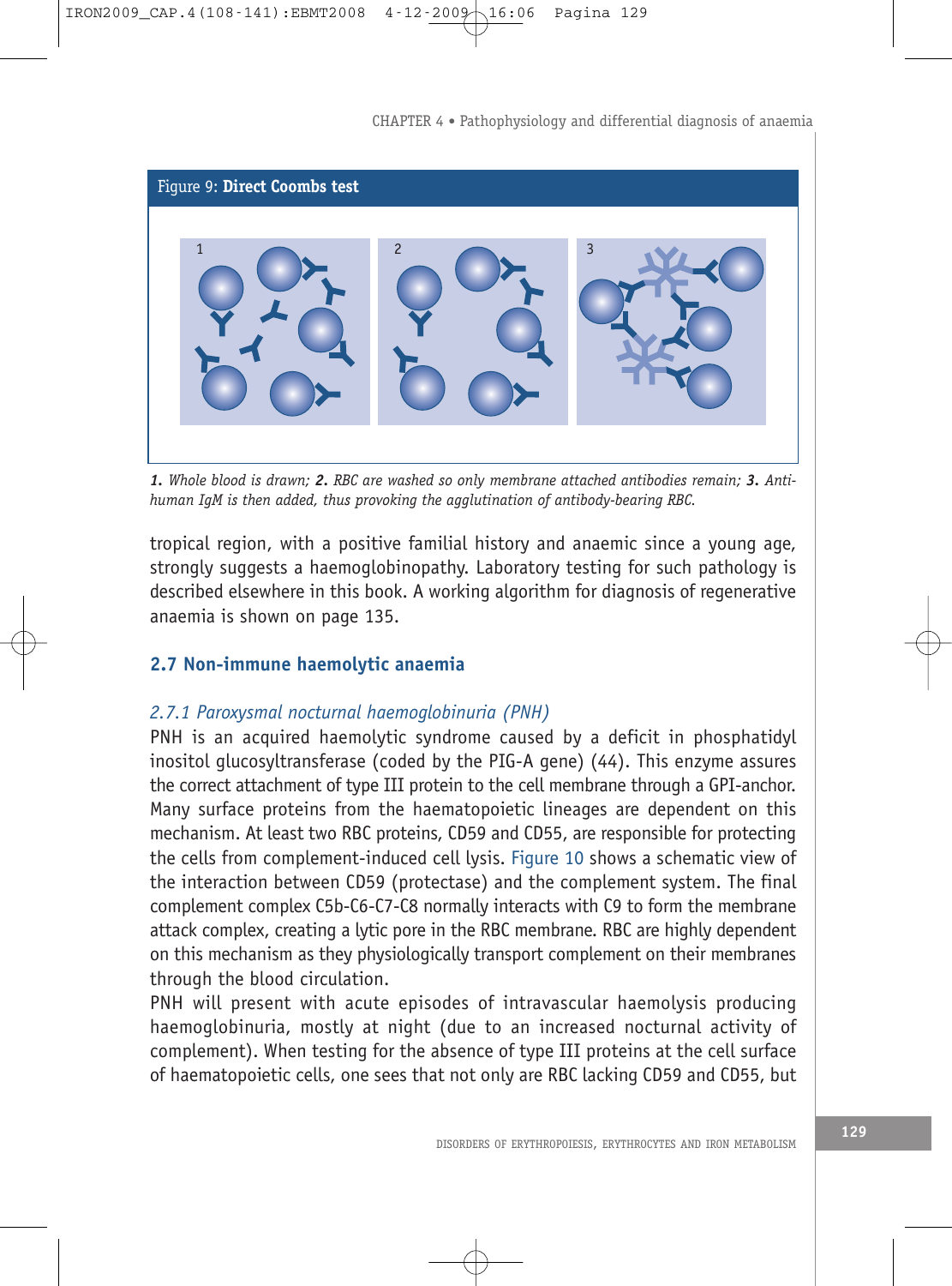

*The normal interaction between the C5b-C8 complex and C9 is blocked, thus avoiding the formation of the membrane attack complex. In PNH, the inability to synthesise the GPI-anchor confers a lack of resistance to complement and results in chronic haemolysis. CD59 is the major actor, but CD55, another type III protein, also plays a role. Glu: glucosamine; Man: mannose; In: inositol; Etn: ethanolamine.*

also that lymphocytes, monocytes and neutrophils are lacking CD56 and CD57, both of which are attached through a GPI anchor. This supports the hypothesis that PNH is a primary haematopoietic stem cell defect secondary to clonal alteration of a single stem cell. The clonal nature of the phenomenon can also be observed in aplastic anaemia. In this autoimmune disorder, one of the hypotheses is that a GPIanchored protein may be the target of the immune attack. Thus lacking type III protein might confer a survival advantage to the PNH clone (45).

# *2.7.2 Microangiopathic disorders*

Microangiopathy can be defined as a non-immune haemolysis associated with peripheral platelet destruction. The classical syndromes, called thrombotic thrombocytopenic purpura (TTP) and the haemolytic uraemic syndrome (HUS), despite being similar in their presentation, clinical course and severity, have been now clearly identified as separate pathophysiological entities. A common differential diagnosis is paraneoplastic microangiopathy, a sort of localised intratumoural

130 **130** THE HANDBOOK 2009 EDITION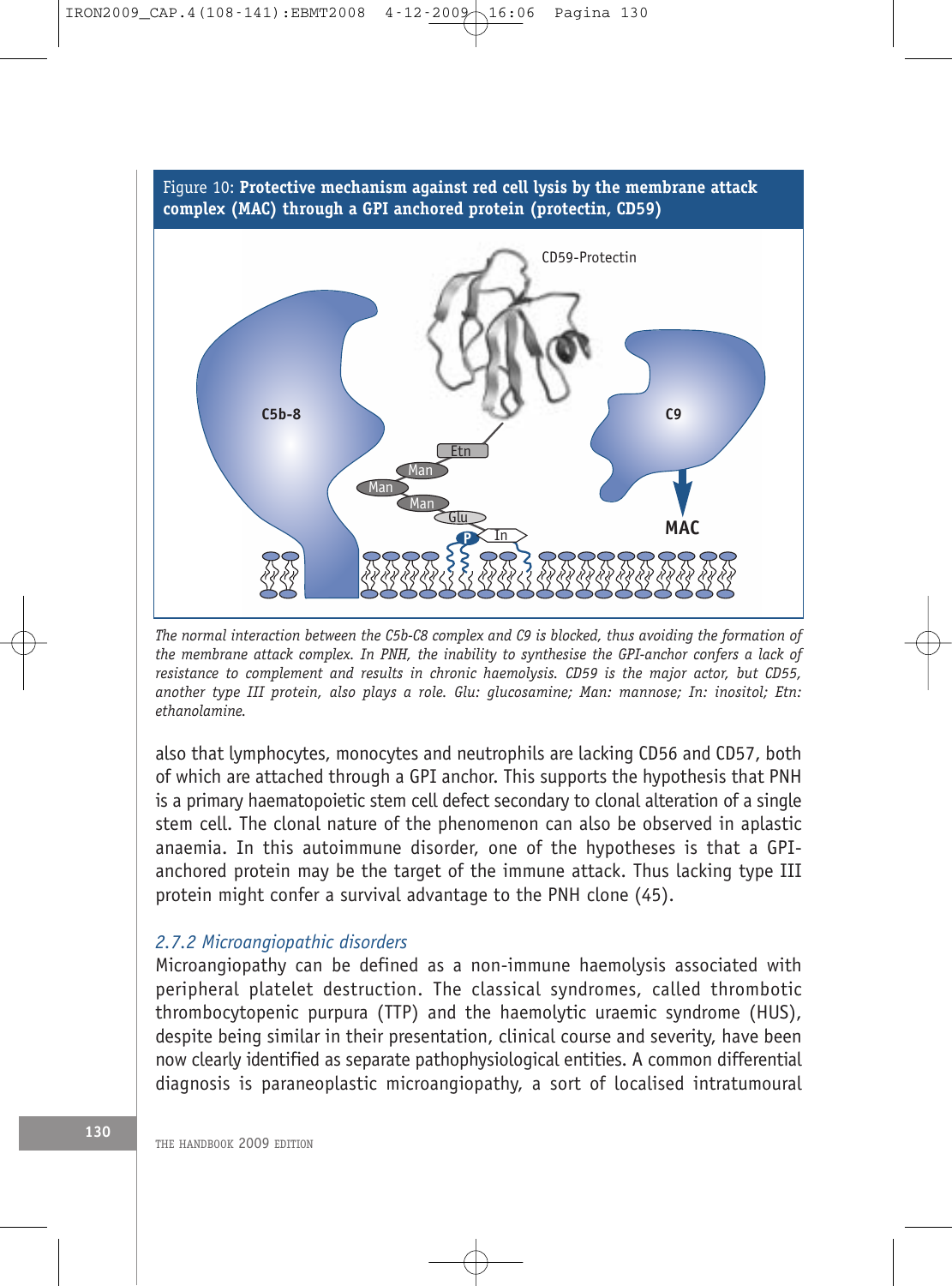disseminated intravascular coagulopathy rapidly leading to death if the primary malignancy is not brought under control. Because the disease course and treatment can differ substantially, the general approach to the patient presenting with TTP-HUS should be systematic in order to define a clear aetiology.

Microangiopathy is generally defined as the combination of haemolysis associated with RBC fragments (schizocytes) and thrombocytopenia due to peripheral consumption. Depending on aetiologic factors, fever, renal failure or neurologic dysfunction (confusion, lethargy) may also be present.

During recent years, the mechanisms leading to microangiopathy have been elucidated. In TTP, a von Willebrand factor cleaving protease (Adamts13) has been shown to be absent or decreased. In normal states, endothelial cells produce vWF and multimers tend to aggregate at their surface. The serum metalloprotease, Adamts13, is responsible for cleaving the multimers and thus avoiding platelet aggregation and activation. The absence or decreased activity of Adamts13 leads to platelet activation and formation of a platelet clot leading to sheering and fragmentation of RBC upon contact. The process consumes most of the platelets, leading to moderate to severe thrombocytopenia and clinical purpura. The Adamts13 defect can be congenital or acquired in association with an autoimmune reaction raising antibodies against Adamts13, drugs (ticlopidin, cyclosporin, tacrolimus, mitomycinC), or some infections (viral) (46, 47).

HUS is secondary to direct damage to the endothelial membrane, leading to vWF multimer aggregation and platelet activation. In this situation, the normal Adamts13 is overwhelmed by the abundance of vWF, which also leads to microangiopathy. In this condition, the kidney microvasculature seems to be more sensitive than that of other organs; renal failure is the main result, although other organs may be involved (heart, brain, gastrointestinal tract). The classical situation leading to endothelial damage is the gastrointestinal infection by the verotoxin-producing *E. coli* HO157- H7. The secretion of verotoxin will damage the endothelium leading to microangiopathy (48).

Malignant hypertension is another cause of fragment-associated haemolysis, usually with mild thrombocytopenia. Bringing the blood pressure under control will result in immediate correction of the haemolysis.

Figure 11 summarises the current understanding of the pathophysiology of microangiopathic disorders and classifies these entities according to the presence or absence of the Adamts 13 protease.

# *2.7.3 Haemolysis secondary to toxic agents and other causes*

Heavy metals such as lead and copper can typically cause haemolysis. In lead intoxication, only acute exposure will provoke haemolytic anaemia. The diagnosis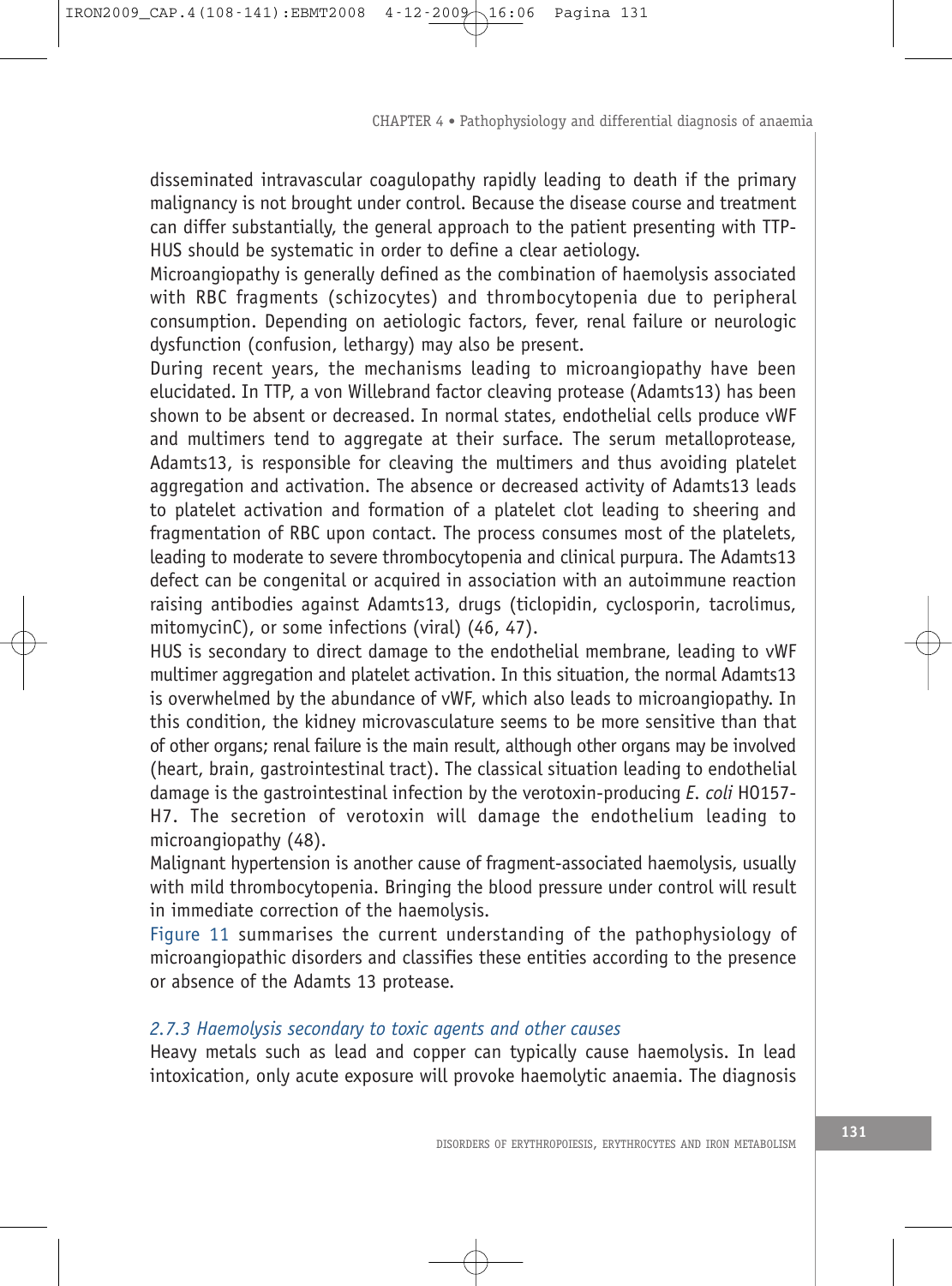

*Von Willebrand factor cleaving protease (Adamts13) dosage is central to the diagnostic procedure (adapted from Micha Furlan, personal communication). D<sup>+</sup> HUS and D- HUS, diarrhoea verotoxin positive or negative HUS.*

is based on serum lead levels  $(> 40\mu q/dL)$  or  $> 1.9\mu q/L$ ). The blood film examination will reveal RBC basophilic stippling, reflecting lead-induced sideroblastic anaemia. A gum lead line due to the deposition of sulfide may also be seen. As a divalent cation, lead binds to protein sulfhydryl groups. Central nervous system (CNS) and bone marrow are the main organs affected. The toxic effect of lead poisoning is related to a severe inhibition of pyrimidine 5'nucleotidase activity as well as inhibition of glycolysis at the hexokinase step. Haem synthesis is also inhibited through ALA synthase, ALA dehydrase and ferrochelatase. The accumulated pyrimidines impair RNA breakdown resulting in aggregates of partially degraded ribosomes causing the basophilic stippling. Occupational exposure is the main source of intoxication in adults (cable factories, furnaces, glass and pottery industry, welding), but nonprofessional exposure is also possible through lead-loaded house paints (principally in toddlers living in badly maintained housing) or use of insufficiently fired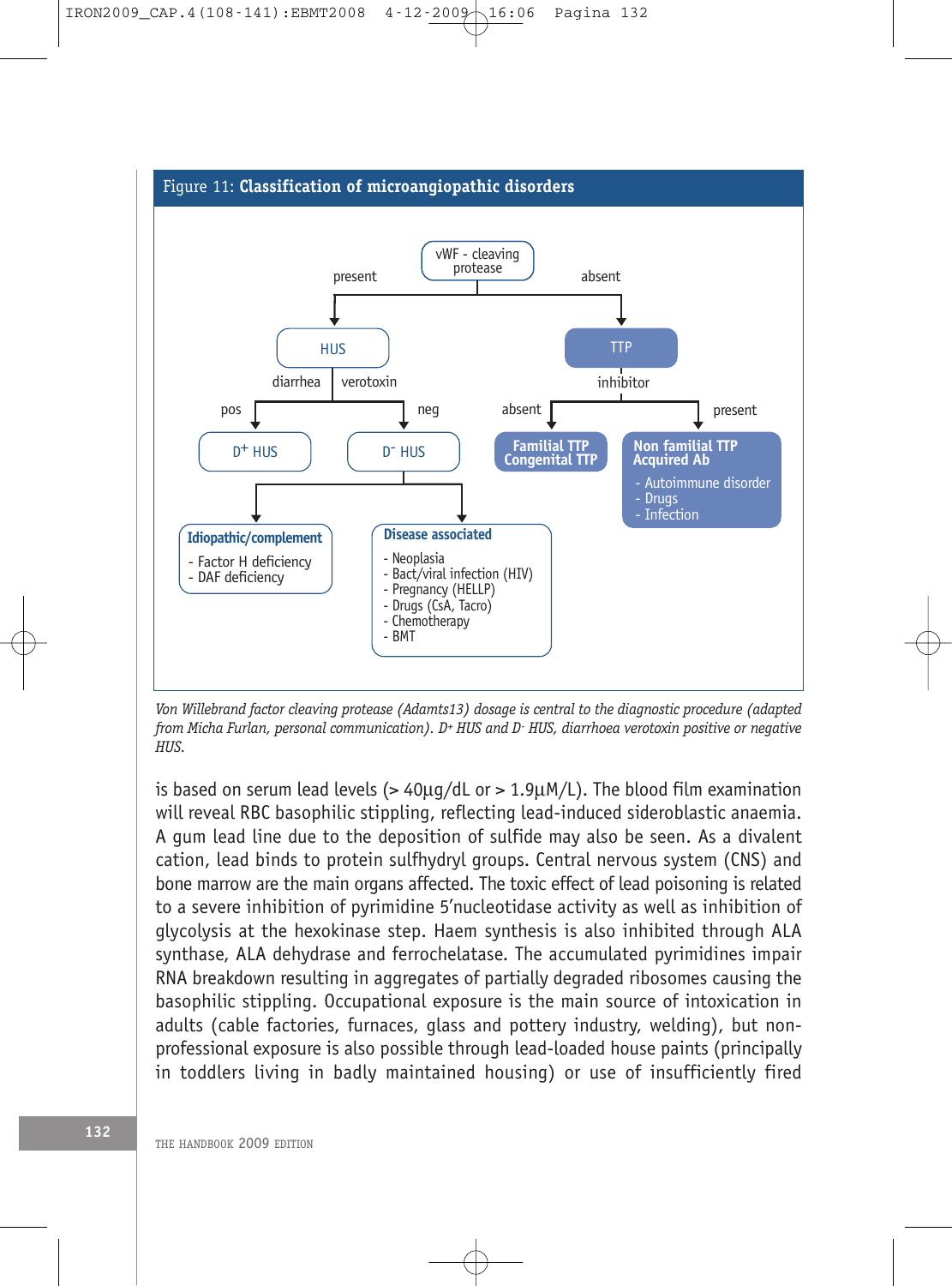ceramics. The clinical presentation of acute poisoning generally includes abdominal pain and regenerative anaemia reflecting haemolysis. Chronic poisoning more frequently affects children, hypochromic anaemia and mental retardation being the only signs of intoxication (49).

Copper is an important catalyst of haem synthesis and iron absorption. Copper toxicity is rare and primarily affects the liver. Gastrointestinal and neurological toxicity occur when blood levels achieve 3 mg/L, but occasionally, Coombs negative haemolytic anaemia may be the sole sign of copper accumulation. Haemolysis results from oxidative damage to the red cell not necessarily associated with a G6PD deficiency (50).

Finally, acquired acanthocytosis is due to a severe alteration of RBC lipid membrane composition (51). Infections with plasmodium and clostridium can cause a direct mechanical haemolysis.

#### **3. Practical approach to the anaemic patient**

We propose to consider systematically the medical history, physical signs and laboratory findings in patients with all types of anaemia. Table 7 summarises the key points to look for in order to identify possible aetiologic factors.

Laboratory investigation will be targeted according to positive key points in the history and physical examination. However, a complete blood count with morphology of RBC, white blood cells and platelets should be part of the investigation of every case of anaemia. Bone marrow examination should be reserved for cases of anaemia of central origin, or where marrow infiltration is suspected, in particular in lymphoproliferative disorders.

Figure 12 gives algorithms for a diagnostic approach to anaemia. As discussed earlier, the most important measurement is the reticulocyte count, which distinguishes between aregenerative  $\left($  < 50x10<sup>9</sup>/L) and regenerative  $\left($  > 100x10<sup>9</sup>/L) anaemia. However, in practice, many cases have a reticulocyte count between 50 and 100x109/L which makes it difficult to classify them as hyporegenerative or regenerative; they also sometimes represent an anaemia of mixed origin. In such cases, clinicians should consider causes of regenerative anaemia as well as partial inhibition of erythroid production (for example, acute bleeding when iron stores are almost exhausted or when there is an important inflammatory state). Sometimes, this kind of anaemia is a real diagnostic challenge and, for that reason, we suggest a systematic assessment according to Table 7. In elderly patients in particular, iron studies, and measurement of B12 and folate, as well as bone marrow aspirate and biopsy should be performed in the absence of a clear-cut diagnosis.

Anaemia is the most frequent human pathology. It may reflect a primary defect of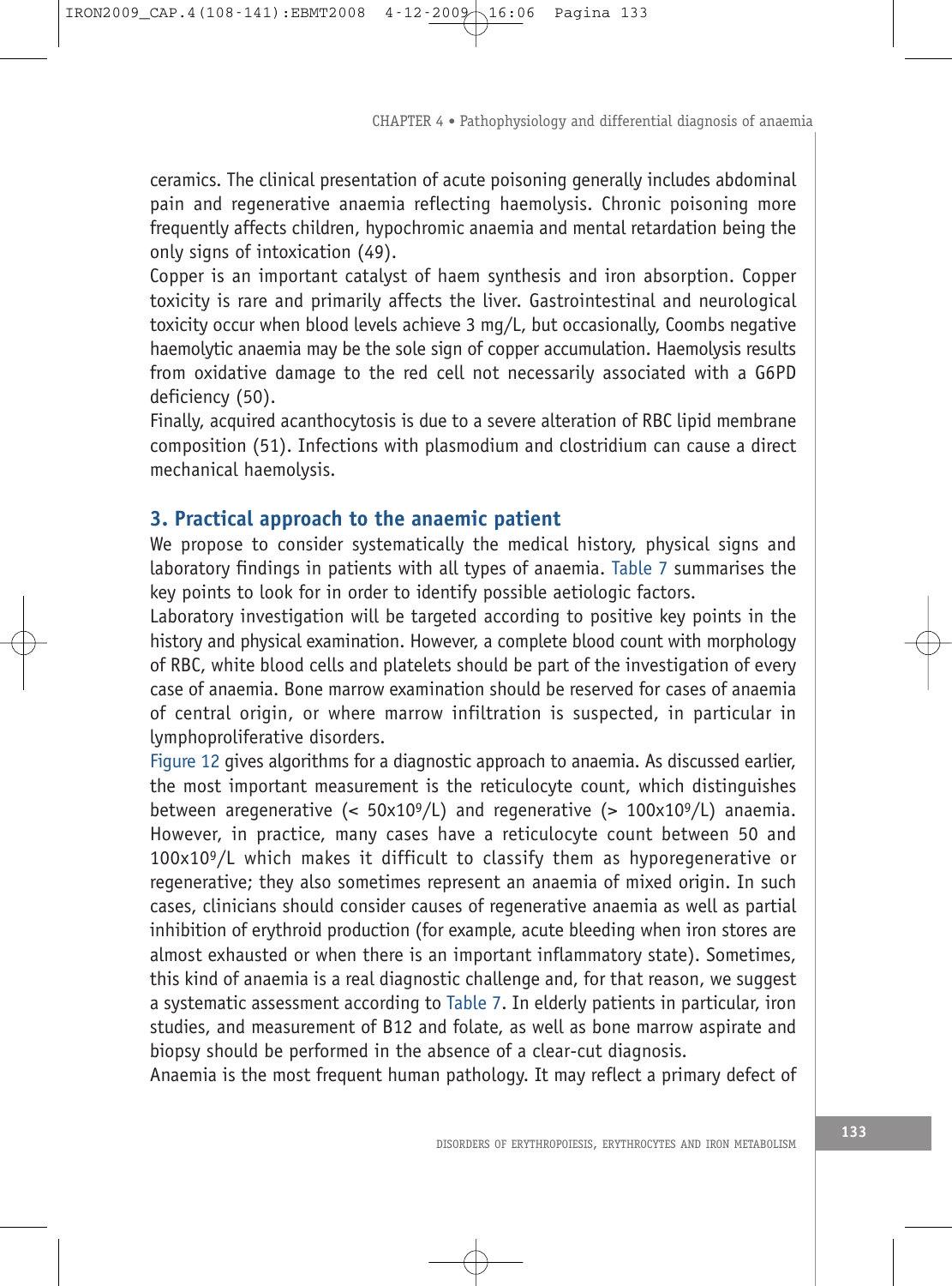| Table 7: Key points to search for when investigating anaemia                                                                                                                                                                                                                                                                                                                                                                                                       |                                                                                                                   |                                                                                                                                                                                                                                                                                                                                                                                                                                                                                                                                                                                                                                                                                        |
|--------------------------------------------------------------------------------------------------------------------------------------------------------------------------------------------------------------------------------------------------------------------------------------------------------------------------------------------------------------------------------------------------------------------------------------------------------------------|-------------------------------------------------------------------------------------------------------------------|----------------------------------------------------------------------------------------------------------------------------------------------------------------------------------------------------------------------------------------------------------------------------------------------------------------------------------------------------------------------------------------------------------------------------------------------------------------------------------------------------------------------------------------------------------------------------------------------------------------------------------------------------------------------------------------|
| <b>History</b>                                                                                                                                                                                                                                                                                                                                                                                                                                                     | <b>Physical examination</b>                                                                                       | <b>Laboratory investigations</b>                                                                                                                                                                                                                                                                                                                                                                                                                                                                                                                                                                                                                                                       |
| • Positive family history of<br>anaemia<br>• Ethnic origin<br>• Acuteness of onset of anaemia<br>· Bleeding: stool, urine, lungs,<br>menses<br>• Infection: Parvovirus B19,<br>Hepatitis, HIV<br>• Phlebotomy<br>· Jaundice, dark urine<br>$\bullet$ Petechiae<br>• Symptoms from other organs (CNS,<br>qastritis)<br>· Masses, nodes<br>• Alcohol consumption<br>· Diet: low fruit, no meat<br>• Pica (abnormal food habits)<br>• Drugs<br>• Previous transfusion | · Pallor, icterus, petechiae<br>• Temperature<br>• Lymph nodes<br>• Enlarged spleen<br>· Tachycardia, hypotension | . WBC and platelet count (aplastic<br>anaemia)<br>· Reticulocyte count (red cell<br>aplasia)<br>• MCV (iron or vitamin deficiency,<br>thalassaemias)<br>• RBC morphology:<br>- double RBC population<br>(transfusion, sideroblastic<br>anaemia, high HbF)<br>- RBC agglutination (cold<br>agglutinins)<br>- schizocytes (microangiopathy)<br>- spherocytes (immune<br>haemolysis)<br>· Bilirubin, LDH, haptoqlobin,<br>Coombs test (haemolysis)<br>• Kidney function (Epo deficiency)<br>• Occult blood in the stools<br>(chronic blood loss)<br>• C-reactive protein<br>(inflammation)<br>• Iron studies + vitamins (serum<br>iron, TIBC, ferritin, B12, folates)<br>depending on MCV |

erythropoiesis or accompany a pathological state of other tissues or organs. Precise diagnosis is sometimes difficult and demands both clinical and laboratory examination of the patient. While investigating anaemia, one should try to determine a pathophysiological mechanism corresponding to the patient's condition and which would not only explain laboratory findings, but also the signs and symptoms observed.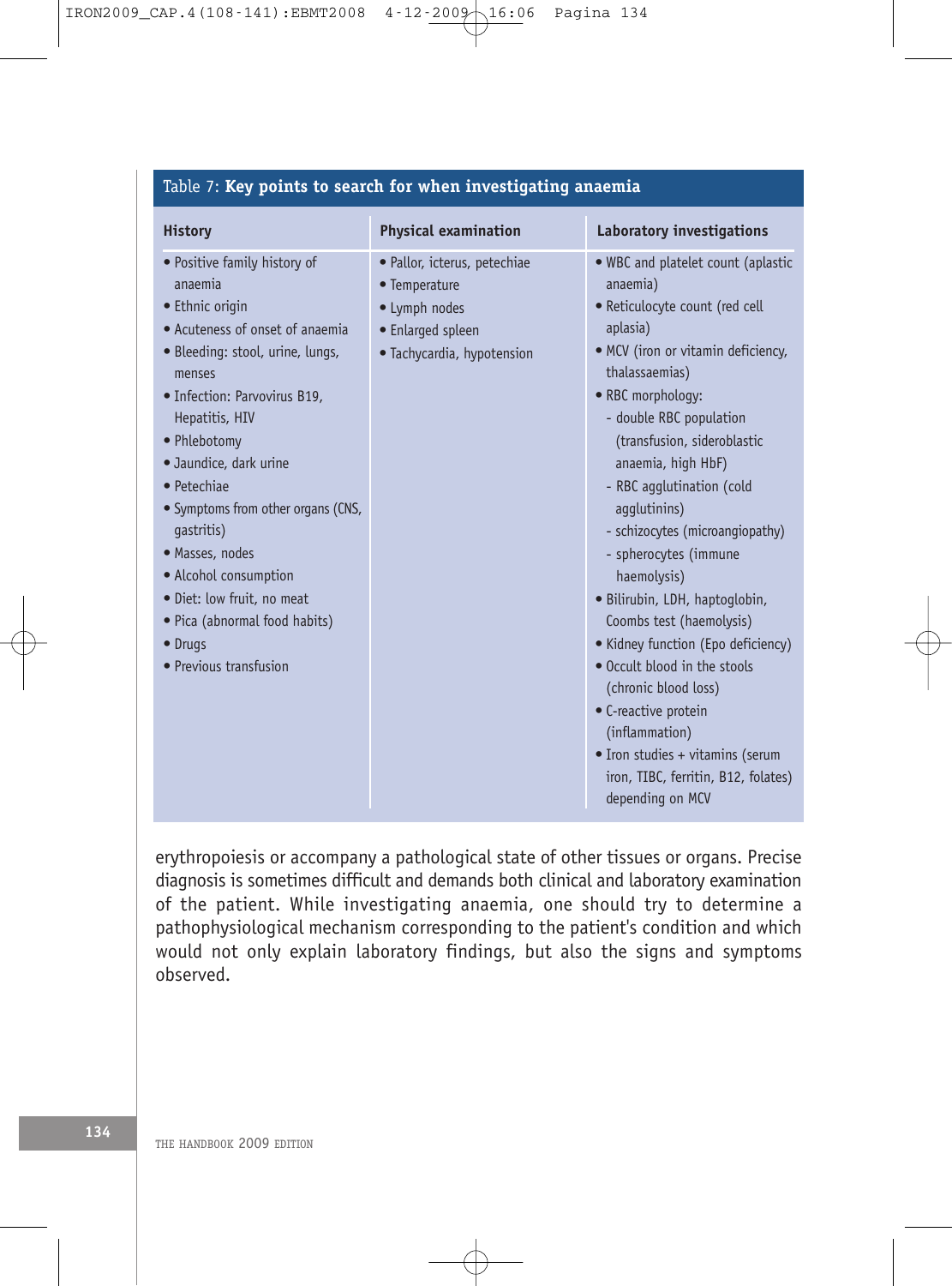

 $\overline{\oplus}$ 

CHAPTER 4 • Pathophysiology and differential diagnosis of anaemia

**135**

DISORDERS OF ERYTHROPOIESIS, ERYTHROCYTES AND IRON METABOLISM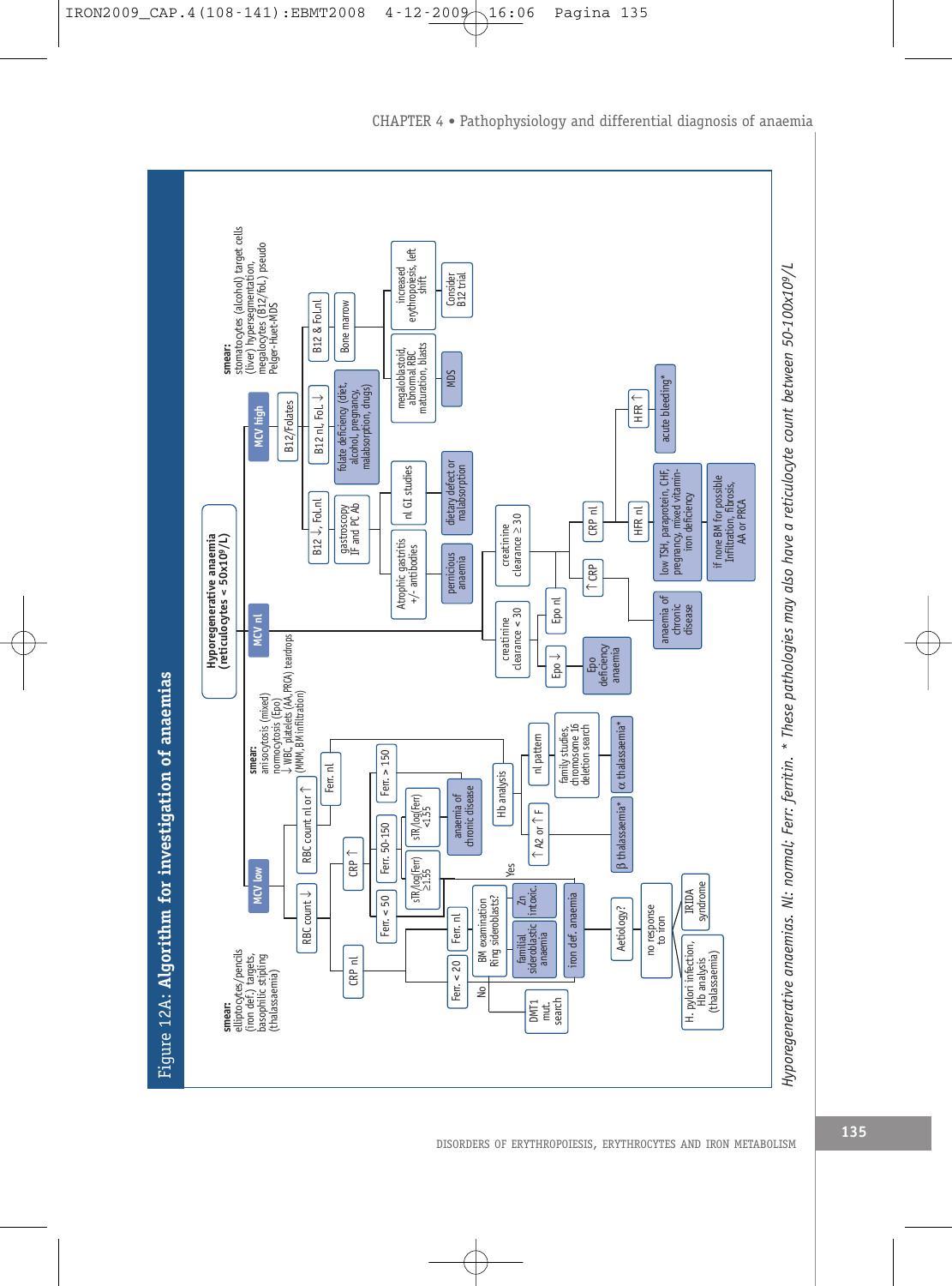

 $\overline{\varphi}$ 

IRON2009\_CAP.4(108-141):EBMT2008 4-12-2009 16:06 Pagina 136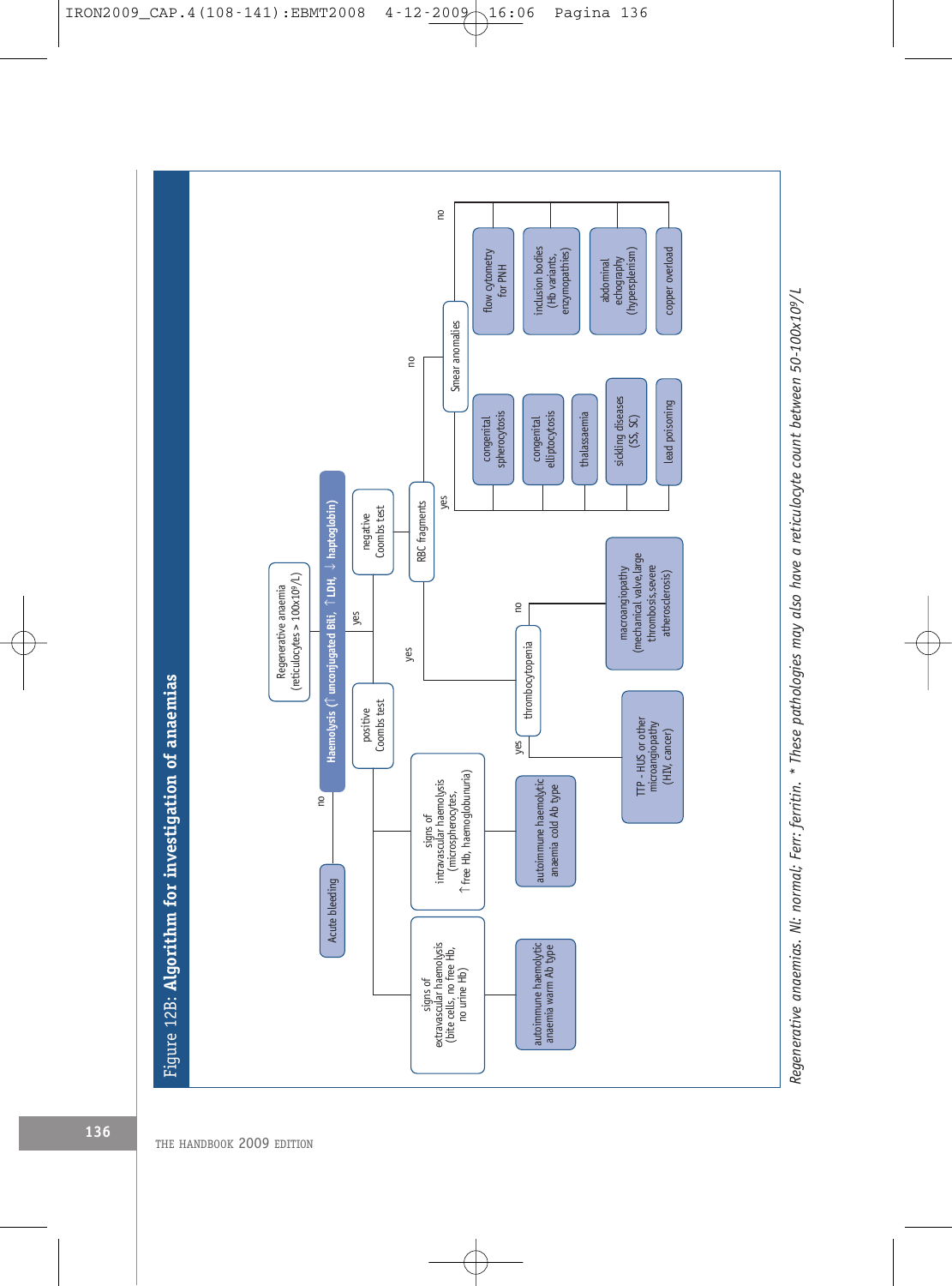# **References**

- 1. Beris P, Tobler A. Differential diagnosis of anemia. Schweiz Rundsch Med Prax 1997; 86: 1684-1686.
- 2. Matthes TW, Meyer G, Samii K, Beris P. Increased apoptosis in acquired sideroblastic anaemia. Br J Haematol 2000; 111: 843-852.
- 3. Jaffe ES, Harris NL, Stein H, Vardiman JW (Eds): World Health Organization Classification of tumours. Pathology and Genetics of tumours of Haematopoietic and Lymphoid Tissues. IARC Press: Lyon 2001.
- 4. Greenberg P, Cox C, LeBeau MM, et al. International scoring system for evaluating prognosis in myelodysplastic syndromes. Blood 1997; 89: 2079-2088.
- 5. Mach-Pascual S, Darbellay R, Pilotto PA, Beris P. Investigation of microcytosis: A comprehensive approach. Eur J Haematol 1996; 57: 54-61.
- 6. Choe YH, Kim SK, Son BK, et al. Randomized placebo-controlled trial of Helicobacter pylori eradication for iron-deficiency anemia in preadolescent children and adolescents. Helicobacter 1999; 4: 135-139.
- 7. Annibale B, Marignani M, Monarca B, et al. Reversal of iron deficiency anemia after Helicobacter pylori eradication in patients with asymptomatic gastritis. Ann Intern Med 1999; 131: 668-672.
- 8. Hershko C, Hoffbrand AV, Keret D, et al. Role of autoimmune gastritis, Helicobacter pylori and celiac disease in refractory or unexplained iron deficiency anemia. Haematologica 2005; 90: 585-595.
- 9. Fyfe JC, Madsen M, Hojrup P, et al. The functional cobalamin (vitamin B12)-intrinsic factor receptor is a novel complex of cubilin and amnionless. Blood 2004; 103: 1573-1579.
- 10. Wolters M, Strohle A, Hahn A. Cobalamin: A critical vitamin in the elderly. Prev Med 2004; 39: 1256-1266.
- 11. Ebert BL, Bunn HF. Regulation of the erythropoietin gene. Blood 1999; 94: 1864-1877.
- 12. Casadevall N, Nataf J, Viron B, et al. Pure red-cell aplasia and antierythropoietin antibodies in patients treated with recombinant erythropoietin. N Engl J Med 2002; 346: 469-475.
- 13. Bunn HF. Pathogenesis and treatment of sickle cell disease. N Engl J Med 1997; 337: 762-769.
- 14. Steinberg MH. Management of sickle cell disease. N Engl J Med 1999; 340: 1021-1030.
- 15. Lal A, Vichinsky E. The role of fetal hemoglobin-enhancing agents in thalassemia. Semin Hematol 2004; 41: 17-22.
- 16. Hankins J, Jeng M, Harris S, et al. Chronic transfusion therapy for children with sickle cell disease and recurrent acute chest syndrome. J Pediatr Hematol Oncol 2005; 27: 158- 161.
- 17. Vermylen C. Hematopoietic stem cell transplantation in sickle cell disease. Blood Rev 2003; 17: 163-166.
- 18. Iannone R, Ohene-Frempong K, Fuchs EJ, et al. Bone marrow transplantation for sickle cell anemia: Progress and prospects. Pediatr Blood Cancer 2005; 44: 436-440.
- 19. Fisch P, Handgretinger R, Schaefer HE. Pure red cell aplasia. Br J Haematol 2000; 111: 1010-1022.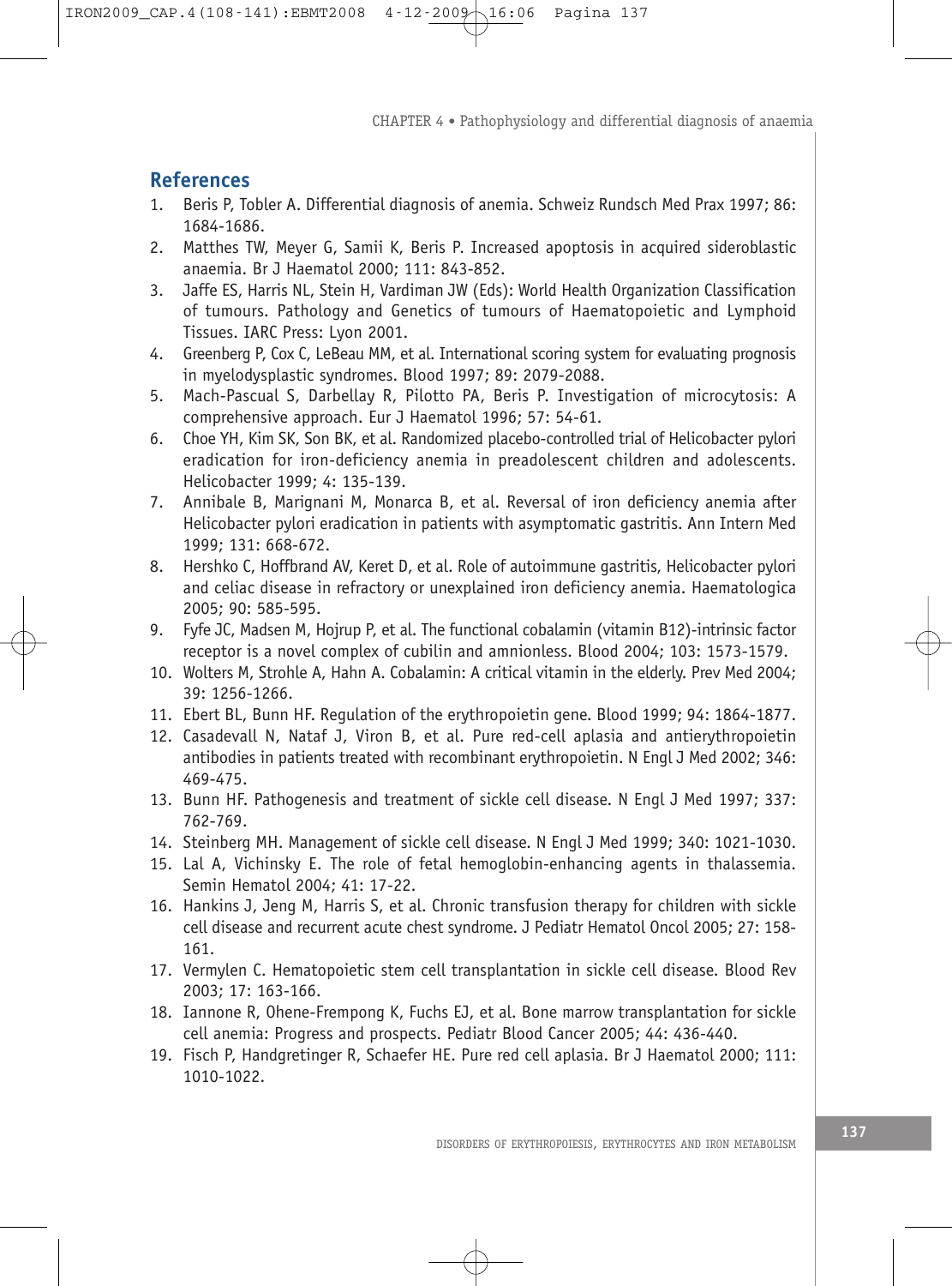- 20. Wicki J, Samii K, Cassinotti P, et al. Parvovirus B19-induced red cell aplasia in solidorgan transplant recipients. Two case reports and review of the literature. Hematol Cell Ther 1997; 39: 199-204.
- 21. Chanarin I. A history of pernicious anemia. Br J Haematol 2000; 111: 407-415.
- 22. Snow CF. Laboratory diagnosis of vitamin B12 deficiency. Arch Int Med 1999; 159: 1289- 1298.
- 23. Oh RC, Brown DL. Vitamin B12 deficiency. Am Fam Physician 2003; 67: 979-986.
- 24. Mohamedali A, Mufti GJ. Van-den Berghe's 5q- syndrome in 2008. Br J Haematol 2008 Nov 7. [Epub ahead of print]
- 25. Kelaidi C, Eclache V, Fenaux P. The role of lenalidomide in the management of myelodysplasia with del 5q. Br J Haematol 2008; 140: 267-278.
- 26. Means RT Jr. Hepcidin and anaemia. Blood Rev 2004; 18: 219-225.
- 27. Frede S, Fandrey J, Pagel H, Hellwig T, Jelkmann W. Erythropoietin gene expression is suppressed after lipopolysaccharide or interleukin-1 beta injections in rats. Am J Physiol 1997; 273: R1067-1071.
- 28. Punnonen K, Irjala K, Rajamaki A. Serum transferrin receptor and its ratio to serum ferritin in the diagnosis of iron deficiency. Blood 1997; 89: 1052-1057.
- 29. Iolascon A, Camaschella C, Pospisilova D, et al. Natural history of recessive inheritance of DMT1 mutations. J Pediatr 2008; 152: 136.
- 30. Beaumont C, Delaunay J, Hetet G, et al. Two new human DMT1 gene mutations in a patient with microcytic anemia, low ferritinemia, and liver iron overload. Blood 2006; 107: 4168- 4170.
- 31. Priwitzerova M, Priwitzerova M, Pospisilova D, et al. Severe hypochromic microcytic anemia caused by a congenital defect of the iron transport pathway in erythroid cells. Blood 2004; 103: 3991-3992.
- 32. Iolascon A, d'Apolito M, Servedio V, et al. Microcytic anemia and hepatic iron overload in a child with compound heterozygous mutations in DMT1 (SCL11A2). Blood 2006; 107: 349-354.
- 33. Du X, She E, Gelbart T, Truksa J, et al. The serine protease TMPRSS6 is required to sense iron deficiency. Science 320: 1088-1092.
- 34. Ramsay AJ, Reid JC, Velasco G, et al. The type II transmembrane serine protease matriptase-2 - Identification, structural features, enzymology, expression pattern and potential roles. Front Biosci 2008; 13: 569-579.
- 35. Silvestri L, Pagani A, Nai A, et al. The serine protease matriptase-2 (TMPRSS6) inhibits hepcidin activation by cleaving membrane hemojuvelin. Cell Metab 2008; 8: 502-511.
- 36. Guillem F, Lawson S, Kannengiesser C, et al. Two nonsense mutations in the TMPRSS6 gene in a patient with microcytic anemia and iron deficiency. Blood 2008; 112: 2089- 2091.
- 37. Melis MA, Cau M, Congiu R, et al. A mutation in the TMPRSS6 gene, encoding a transmembrane serine protease that suppresses hepcidin production, in familial iron deficiency anemia refractory to oral iron. Haematologica 2008; 93: 1473-1479.
- 38. Finberg KE, Heeney MM, Campagna DR, et al. Mutations in TMPRSS6 cause iron-refractory iron deficiency anemia (IRIDA). Nat Genet 2008; 40: 569-571.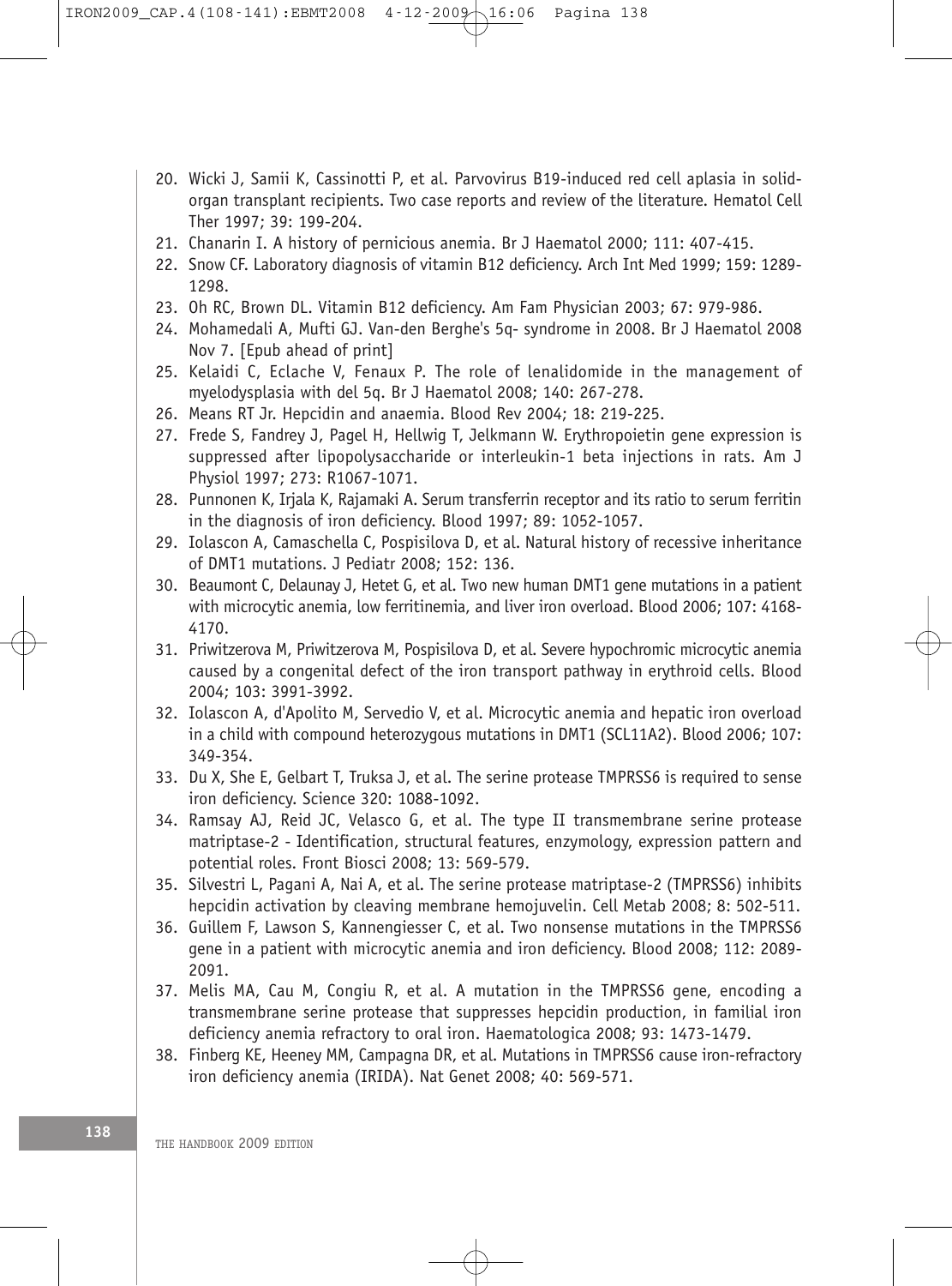- 39. Garratty G. Immune hemolytic anemia-a primer. Semin Hematol 2005; 42: 119-121.
- 40. Arndt PA, Garratty G. The changing spectrum of drug-induced immune hemolytic anemia. Semin Hematol 2005; 42: 137-144.
- 41. Petz LD. Immune hemolysis associated with transplantation. Semin Hematol 2005; 42: 145-155.
- 42. Arndt PA, Leger RM, Garratty G. Positive direct antiglobulin tests and haemolytic anaemia following therapy with the beta-lactamase inhibitor, tazobactam, may also be associated with non-immunologic adsorption of protein onto red blood cells. Vox Sang 2003; 85: 53.
- 43. Petz LD, Garratty G. Immune hemolytic anemias. (eds) Philadelphia PA, Churchill Livingstone; 2004.
- 44. Bessler M, Schaefer A, Keller P. Paroxysmal nocturnal hemoglobinuria: Insights from recent advances in molecular biology. Transfus Med Rev 2001; 15: 255-267.
- 45. Young NS. Acquired aplastic anemia. Ann Intern Med 2002; 136: 534-546.
- 46. Lopez JA, Dong JF. Cleavage of von Willebrand factor by ADAMTS-13 on endothelial cells. Semin Hematol 2004; 41: 15-23.
- 47. Hovinga JA, Studt JD, Alberio L, Lammle B. von Willebrand factor-cleaving protease (ADAMTS-13) activity determination in the diagnosis of thrombotic microangiopathies: The Swiss experience. Semin Hematol 2004; 41: 75-82.
- 48. Tarr PI, Gordon CA, Chandler WL. Shiga-toxin-producing Escherichia coli and haemolytic uraemic syndrome. Lancet 2005; 365: 1073-1086.
- 49. Needleman H. Lead poisoning. Annu Rev Med 2004; 55: 209-222.
- 50. Roche-Sicot J, Benhamou JP. Acute intravascular hemolysis and acute liver failure associated as a first manifestation of Wilson's disease. Ann Intern Med 1977; 86: 301- 303.
- 51. Beris P, Suenram A, Pometta D, Miescher PA. Acanthocytose acquise et anémie hémolytique réversibles associées à une hypobêtalipoprotéinémie chez un alcoolique chronique. Schweiz Med Wochenschr 1983; 113: 1473-1475.

# **Multiple Choice Questionnaire**

To find the correct answer, go to http://www.esh.org/iron-handbook2009answers.htm

# **1. Which one of the following statements is not true in case of 5q- syndrome?**

- a) There is pronounced macrocytosis . . . . . . . b) Patients present anaemia with thrombocytopenia . . . . . . . . . . . . . . . . . . . . . . . . . .
- c) The bone marrow aspirate shows pronounced dysmegakaryopoiesis. . . . . . .
- d) Transformation to AML is *≤* 10% . . . . . . . . . . . . . . . . . . . . . . . . . . . . . . . . . . . . . . . . . . . . .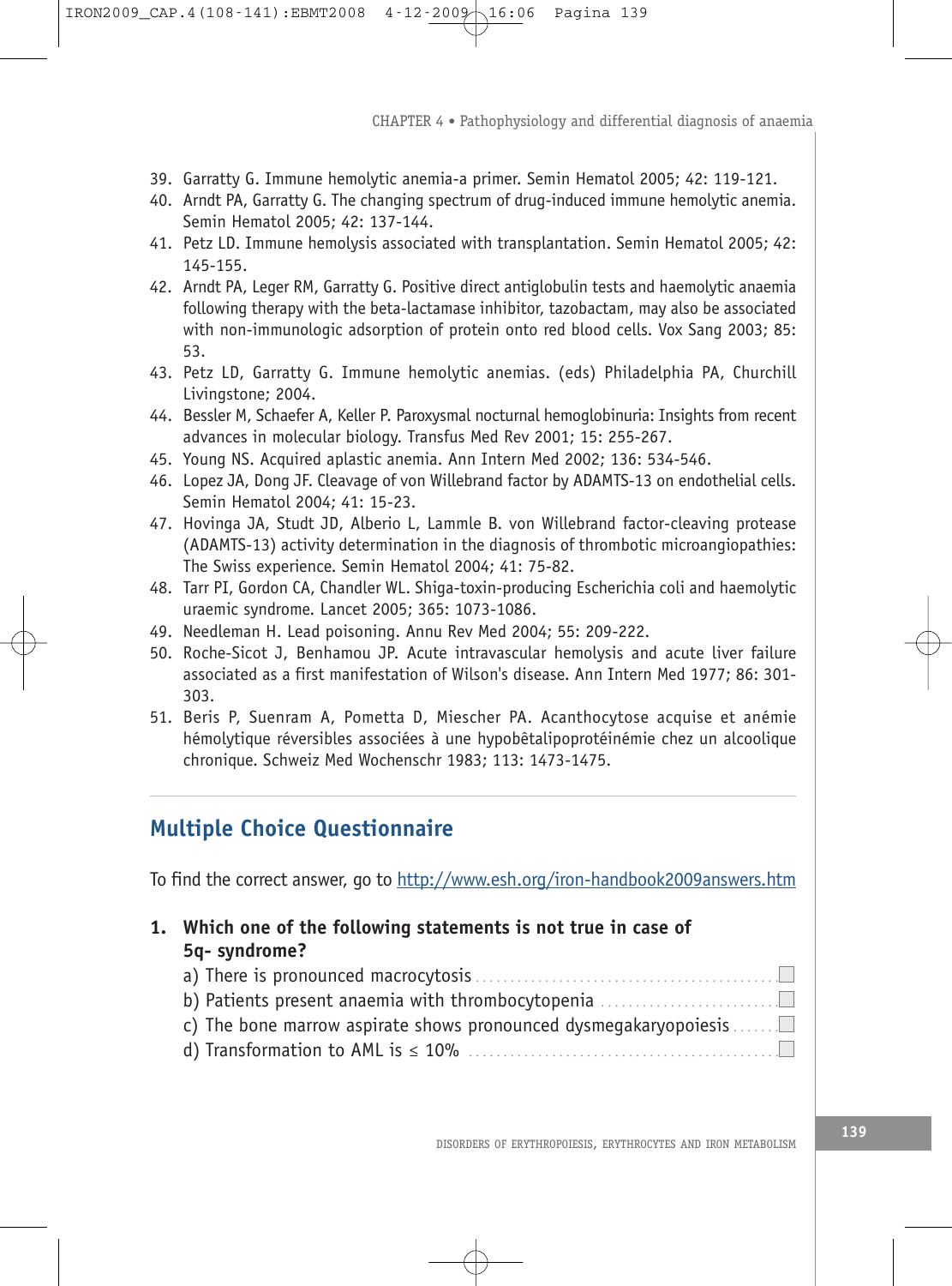| 2. | Which one of the following features is typical of vitamin B12<br>deficiency?                                           |
|----|------------------------------------------------------------------------------------------------------------------------|
|    | a) Left shift of neutrophils with numerous band forms<br>b) Pancytopenia with circulating peripheral erythroblasts and |
|    |                                                                                                                        |
|    |                                                                                                                        |
| 3. | In the anaemia of chronic disease, all the following statements<br>are true except one:                                |
|    |                                                                                                                        |
|    | b) The severity of anaemia is mild with Hb generally $> 8g/dL$                                                         |
|    | c) Hepcidin, the central regulator of iron homeostasis, is increased $\ldots \ldots \square$                           |
|    |                                                                                                                        |
| 4. | Which one of the following statements is not true?                                                                     |
|    | a) TMPRSS6 is a transmembrane protein which suppresses hepcidin                                                        |
|    | b) Patients with mutations in TMPRSS6 gene present with iron                                                           |
|    | c) Patients with iron deficiency secondary to TMPRSS6 mutation do<br>not respond to oral iron administration           |
|    | d) To develop clinically the disease (hypochromic-microcytic anaemia)                                                  |
|    | both matriptase-2 genes (maternal and paternal) should be mutated                                                      |
| 5. | All the following are true regarding microangiopathic disorders                                                        |
|    | except one:                                                                                                            |
|    | a) Regenerative anaemia, increased schizocytes and low platelets                                                       |
|    | counts are typical findings of peripheral blood formula                                                                |
|    | b) Coagulation studies show normal PT, normal aPTT, and normal or                                                      |
|    | c) Microangiopathy related to drugs is antibody mediated and                                                           |
|    |                                                                                                                        |
|    | d) Verotoxin-producing E. coli H0157-H7Q is the classical agent causing                                                |
|    |                                                                                                                        |

Æ